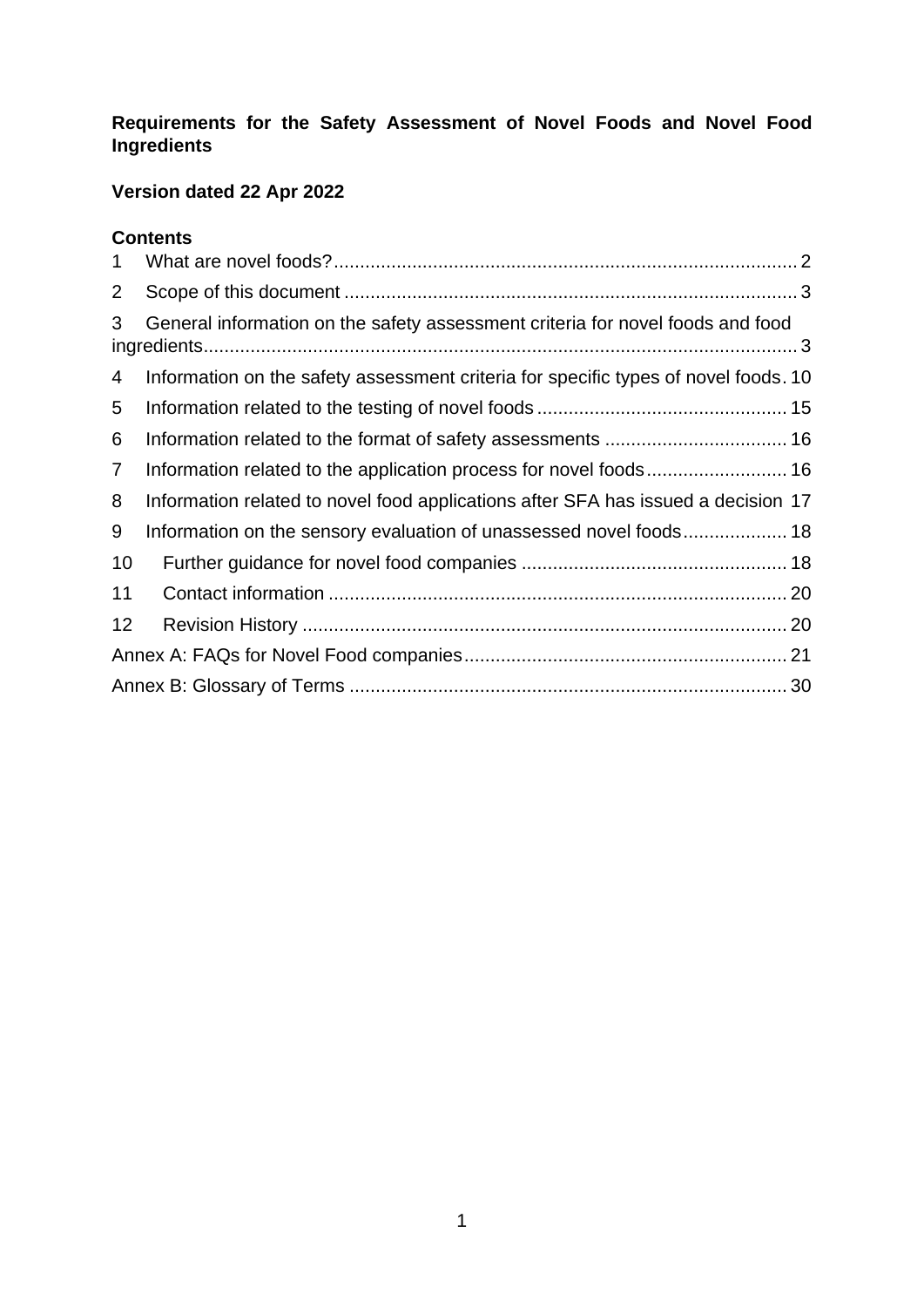#### **1 What are novel foods?**

- 1.1 SFA considers novel foods to be foods and food ingredients that do not have a history of safe use. Substances with a history of safe use are those that have been consumed as an ongoing part of the diet by a significant human population (e.g. the population of a country), for a period of at least 20 years and without reported adverse human health effects. Food and food ingredients which are shown to have history of safe use will not be considered novel foods. Novel foods may also include compounds that are chemically identical to naturally occurring substances but produced through advances in technology (e.g. production of functional ingredients through precision fermentation).
- 1.2 The production/manufacture, import, distribution, and sale of the following are not permitted in Singapore:
- 1.2.1 Foods that lack a history of safe use and have not received pre-market regulatory approval from SFA; and
- 1.2.2 Food products containing one or more novel food ingredients which lacks a history of safe use and have not received pre-market regulatory approval from SFA.
- 1.3 It is the responsibility of the company to ensure that:
- 1.3.1 Documents justifying that a food or food ingredient has a history of safe use are available for inspection upon SFA's request.
- 1.3.2 SFA's pre-market approval has been obtained before any novel food or food ingredients are produced/manufactured, imported, distributed, or sold.
- 1.4 Therefore, companies should consult SFA when in doubt on whether a food or food ingredient is a novel food to discuss the available evidence on the history of safe use that they have compiled. This information can include (but not limited to):
- 1.4.1 The length of consumption/use of the ingredient (i.e. how many years the ingredient has been consumed as food or used in food).
- 1.4.2 Extent of use of the ingredient (i.e. whether the ingredient is consumed or used by the general population, sub-population, certain tribes, etc).
- 1.4.3 Quantity (i.e. the level of the ingredient consumed as food or used in food).
- 1.4.4 Purpose/context of use (i.e. whether the ingredient is used for ceremonial purposes such as weddings, during famines, etc).
- 1.4.5 Evidence demonstrating lack of adverse effects to human health attributed to the substance during the specific period of use as food.
- 1.5 History of use as medicine/ alternative medicine, or short-term exposure (e.g. for ceremonial use, during famines, etc.) is insufficient evidence to demonstrate history of safe use as food.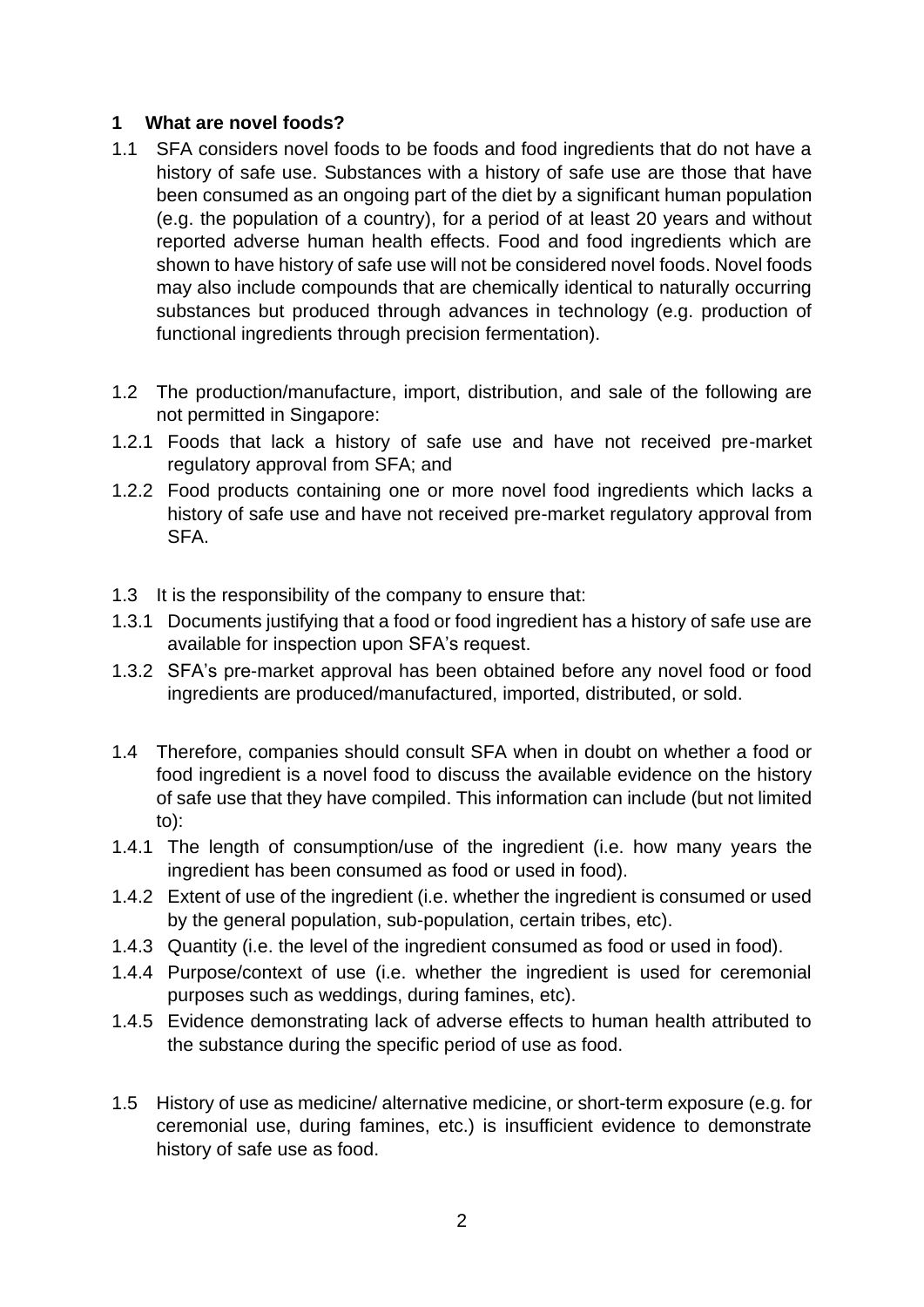1.6 Information sources that could be considered include scientific/non-scientific publications, books (e.g. cookbooks, books on the history of food culture), patents, affidavits from two or more independent, reputable authorities, etc.

## <span id="page-2-0"></span>**2 Scope of this document**

- 2.1 This document aims to provide food businesses with a better understanding on SFA's requirements regarding the safety assessment for novel foods and novel food ingredients.
- 2.2 Businesses that intend to produce/manufacture, import, distribute and/or sell novel food or food products containing novel food ingredients in Singapore are required to ensure that the novel food or novel food ingredients:
- 2.2.1 Have received pre-market regulatory approval from SFA; and
- 2.2.2 Meet the specifications and are produced in accordance with the manufacturing process declared in the safety assessment submitted to SFA; and
- 2.2.3 Are only used in the food categories specified in SFA's pre-market regulatory approval, and in accordance with the proposed use levels for each food category described.
- 2.3 Novel food products intended for sale in Singapore must comply with the requirements, including regulatory limits, under the relevant legislation, which includes the [Sale of Food Act,](https://sso.agc.gov.sg/Act/SFA1973) [Wholesome Meat and Fish Act](https://sso.agc.gov.sg/Act/WMFA1999) and their subsidiary legislation.
- 2.4 No approval from SFA is required for research on novel food and novel food ingredients. Novel food and novel food ingredients that are under research and have not received pre-market regulatory approval from SFA should not be made available for sale.
- 2.5 As novel food is a rapidly evolving area, SFA will periodically update and revise this document to facilitate safety assessments by the industry.
- 2.6 The terms 'novel foods' and 'novel food ingredients' may be used interchangeably in this document.

## <span id="page-2-1"></span>**3 General information on the safety assessment criteria for novel foods and food ingredients**

3.1 Substances that do not have a history of safe use are considered novel foods. Food businesses that intend to produce/manufacture, import, distribute and/or sell novel food or food products containing novel food ingredients in Singapore are required to first seek SFA's pre-market regulatory approval before novel foods can be sold in Singapore.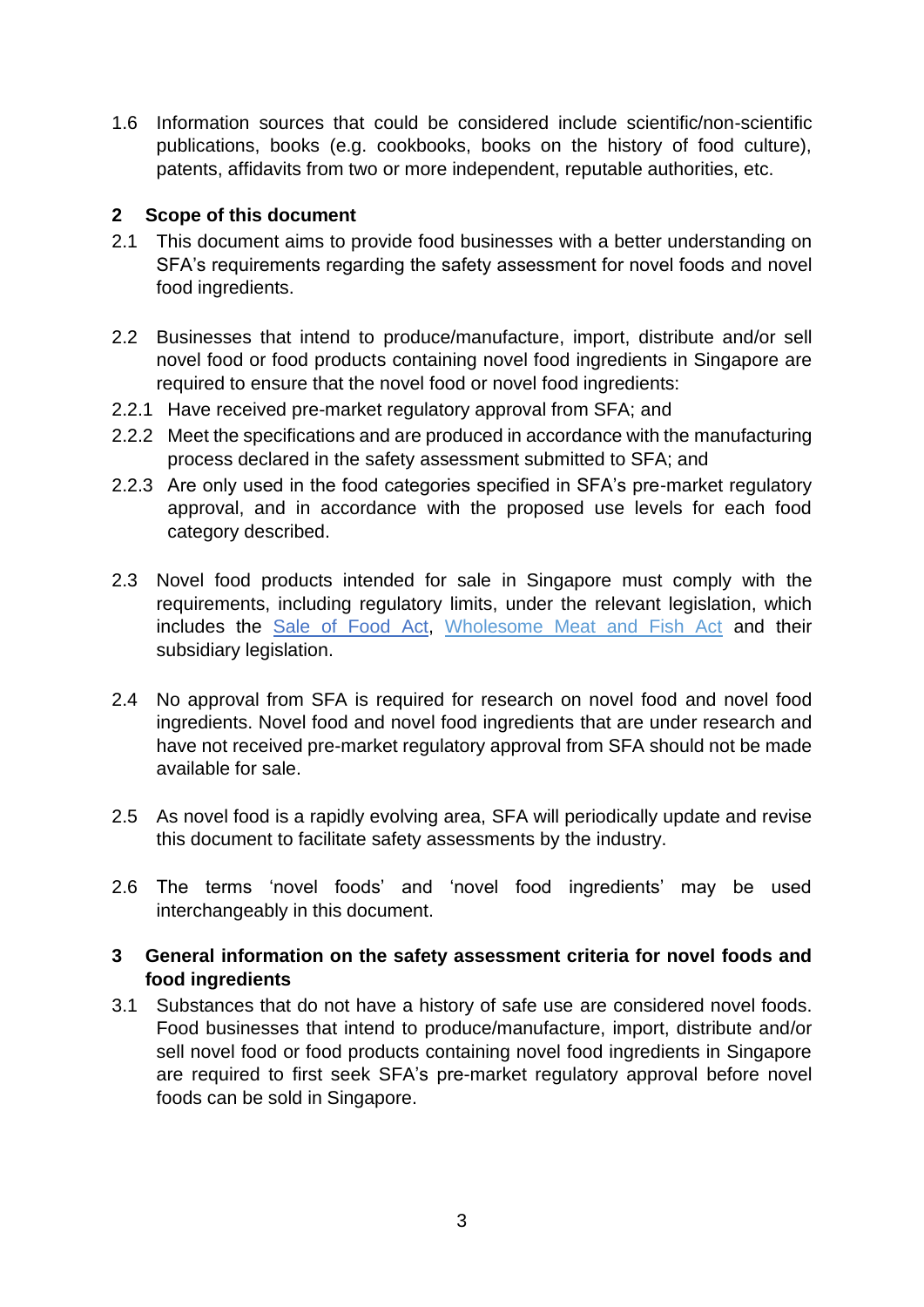- 3.2 Safety assessments for novel foods must clearly indicate any food processing substances used during production/manufacture which are not intended to be an ingredient of the final product. If any of these substances is a potential human health hazard, it must be shown that its presence in the final product is at levels that will not cause significant food safety concern, under the proposed intended uses and conditions of consumption.
- 3.3 There is no one-size-fits-all approach to the testing of novel foods and companies should adopt effective testing strategies based on their understanding of the hazards that may be present in their novel foods. Where possible, companies should ensure that that testing is conducted in accordance with principles of Good Laboratory Practices (GLP). The methodologies should also be validated to international standard such as ISO/IEC 17025 or its equivalent and published in the scientific literature, and applicant should therefore include references to these methods.
- 3.4 Useful resources include, but are not limited to, the official testing methods for chemical and microbiological hazards listed under the *[Official Methods of](https://www.aoac.org/official-methods-of-analysis-21st-edition-2019/)*  [Analysis](https://www.aoac.org/official-methods-of-analysis-21st-edition-2019/) published by the Association of Official Agricultural Chemists (AOAC)<sup>1</sup>, Pharmacopoeia methods (e.g. [British Pharmacopoeia](https://www.pharmacopoeia.com/)<sup>2</sup>, , [European](https://www.edqm.eu/en/european-pharmacopoeia-ph-eur-10th-edition)  [Pharmacopoeia](https://www.edqm.eu/en/european-pharmacopoeia-ph-eur-10th-edition)<sup>3</sup>), and international guidelines such as those published by the [Organisation for Economic Co-operation and Development \(OECD\).](https://www.oecd.org/chemicalsafety/testing/oecdguidelinesforthetestingofchemicals.htm)
- 3.5 Companies that require the use of in-house/novel testing methods will need to send details of the testing method, accreditation status of testing method (if available) and the validation results to SFA, for evaluation of the scientific robustness, accuracy, precision, and sensitivity of the method.
- 3.6 Applicants should provide the following information in a safety assessment for SFA's review, unless otherwise scientifically justified. Please note that it is the responsibility of the applicant to provide all available proprietary, confidential, or published scientific data (including both data in favour and not in favour) that are pertinent to the safety of the novel food. Potential food safety concerns, including but not limited to chemical, microbiological hazards and allergenicity need to be addressed by relevant analytical and/or toxicity testing.
- 3.6.1 Information on the identity and source of the novel food, including percentages of major components present and an indication of whether the figures were determined on a dry or wet mass basis. This can be usually achieved by providing a specification list (e.g. Water content, Protein, Fat, Carbohydrate, Fibres, Vitamins, Minerals, Ash) of the novel food.
- 3.6.2 Information on the purity of the novel food, and the levels and identities of impurities that are expected to be present (e.g. contaminants, toxins, residual solvents, by-products, or metabolites).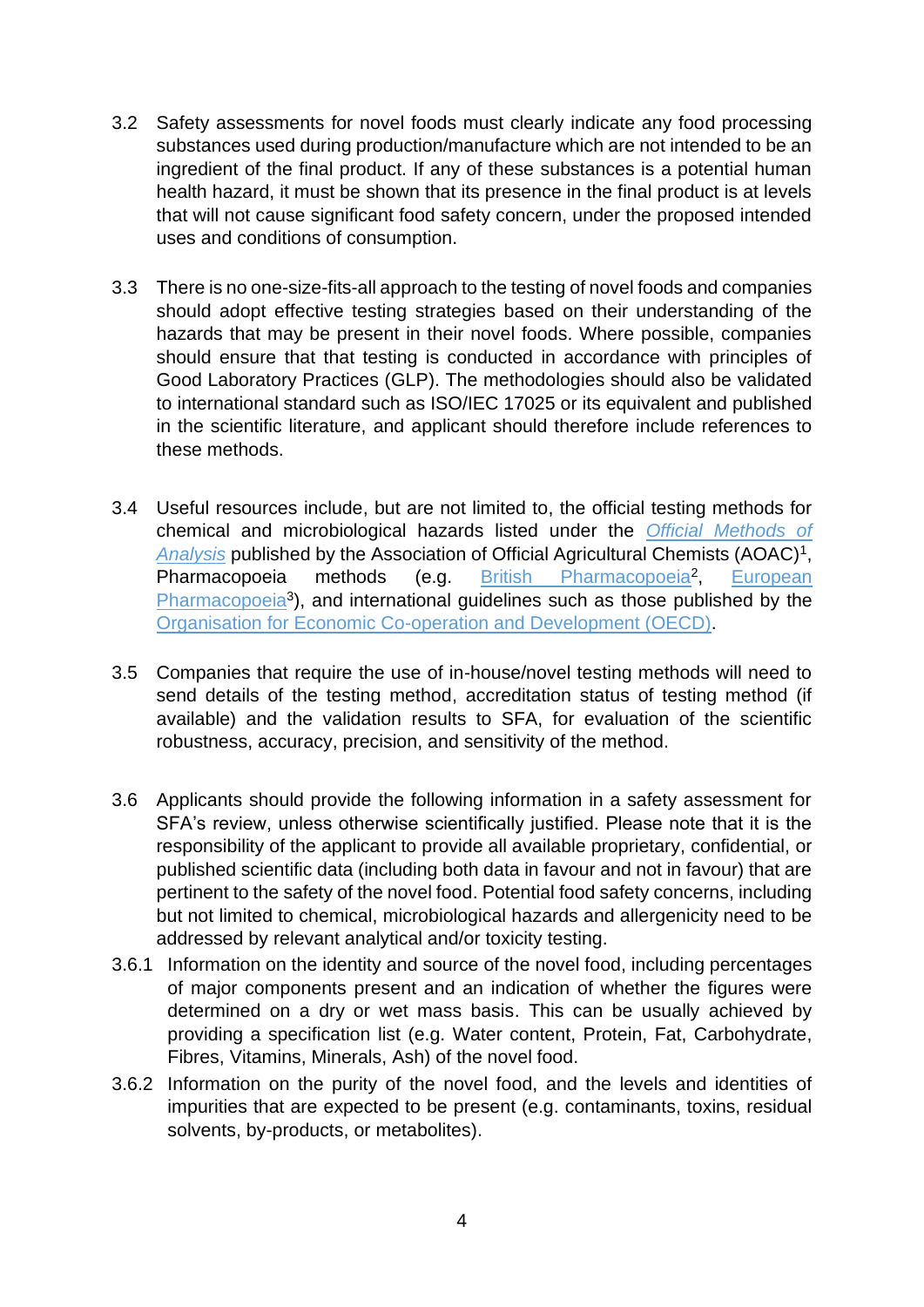- <span id="page-4-0"></span>3.6.3 Information of tests conducted. Please note that tests should be conducted by an accredited laboratory using established testing protocols (e.g. OECD) supported by scientific publications and method references. The limit of detection (LOD) and limit of quantification (LOQ) must be specified.
- <span id="page-4-1"></span>3.6.4 Background information, characterisation, and information on the specifications, purity and safety of all inputs used for novel food production, as well as any potential metabolites whether intended or unintended. Input refers to all food processing materials and food contact articles not intended to be the ingredient of the final novel food product. Companies should indicate whether the substances used are intended as an ingredient of the novel food product, as well as whether their purities comply with specifications listed in the Food Regulations, or if not provided, conform to specifications recommended by the [British Pharmacopoeia](https://www.pharmacopoeia.com/)<sup>2</sup>, [European Pharmacopoeia](https://www.edqm.eu/en/european-pharmacopoeia-ph-eur-10th-edition)<sup>3</sup>, Joint FAO/WHO Expert [Committee on Food Additives \(JECFA\)](https://www.fao.org/food/food-safety-quality/scientific-advice/jecfa/jecfa-additives/en/)<sup>4</sup> or [Food Chemical Codex](https://www.foodchemicalscodex.org/)<sup>5</sup>.
- 3.6.5 Any safety assessment reports conducted for and/or by overseas food safety authorities, especially in jurisdictions such as Australia, Canada, New Zealand, Japan, the European Union, and the United States of America.
- 3.6.6 The intended use, proposed use levels and anticipated intake amounts of the novel food/novel food ingredients (i.e. exposure data)<sup>a</sup>. Intakes are estimated based on proposed use levels and data on actual food consumption. Novel foods which are intended for consumption by specific population groups should be indicated.
- 3.6.7 Information to demonstrate that hazards introduced from the inputs, manufacturing process and any known side reactions do not constitute a food safety risk.
- 3.6.7.1 This can be achieved by either:
- 3.6.7.1.1 Demonstrating that the hazard is not present in the novel food or food ingredient at the appropriate limit of detection (LOD), and that the chronic and acute dietary exposure, assuming the presence of the hazard at the appropriate limit of quantitation (LOQ), is within published health-based guidance values; or
- 3.6.7.1.2 Characterising the hazards that are present in the novel food or food ingredient and performing a risk assessment to show that these hazards do not pose a food safety concern to human health. This could include calculations to show that the chronic and acute dietary exposure is within published health-based guidance values; or
- 3.6.7.1.3 In cases where the novel food or food ingredient is intended to replace a traditional food or food ingredient, demonstrating that the dietary exposure levels to the hazards in the novel food or food ingredient are comparable to that in the traditional food or food ingredient.

<sup>a</sup> Example: Up to 10% (w/w) in yeast-leavened breads and specialty breads and up to 7% (w/w) in cakes, cookies, and pies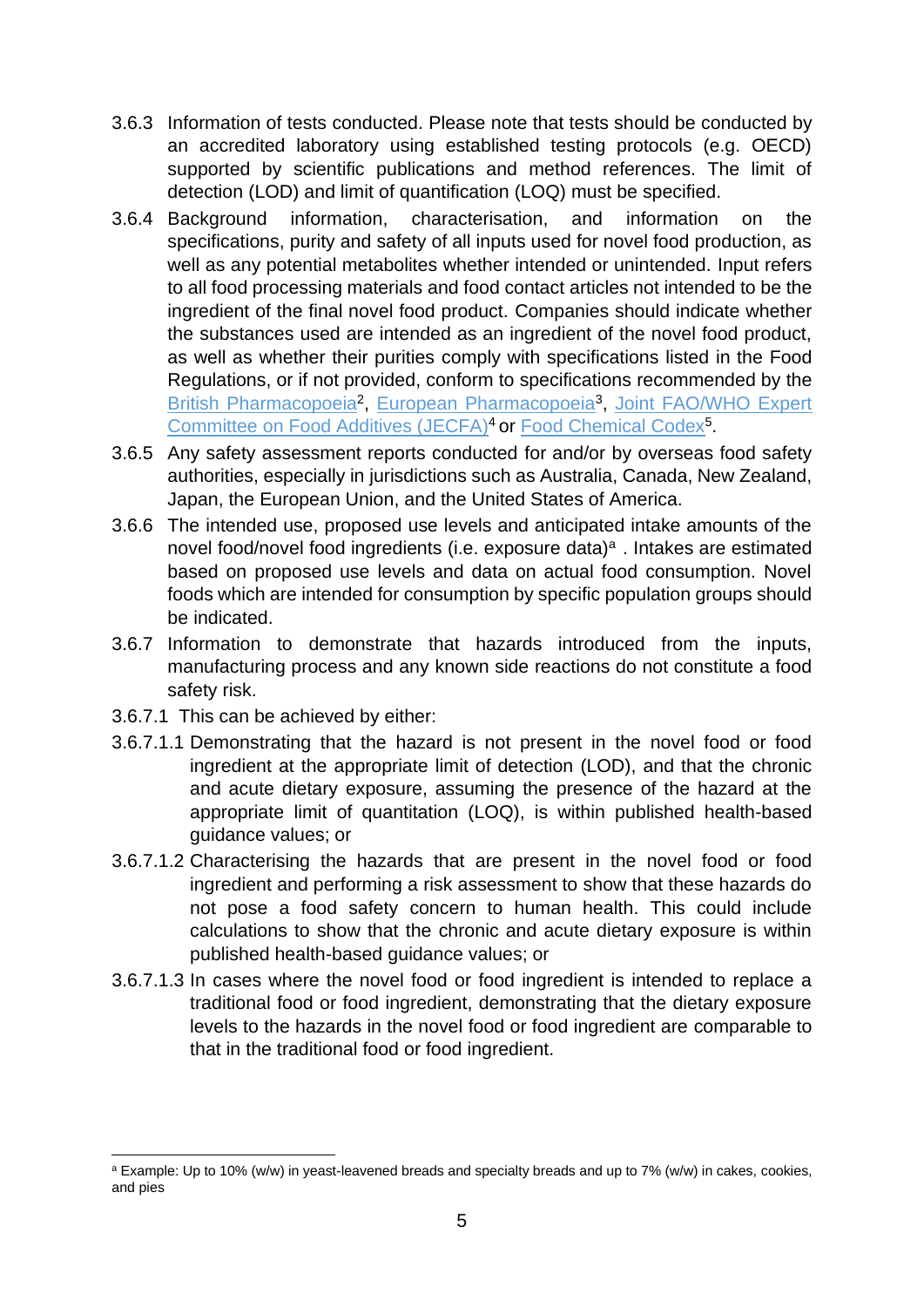- 3.6.7.2 Consumption data used for exposure assessments should accurately reflect the groups of consumers in Singapore that would be expected to consume the novel food or food ingredient. As consumption data for novel food or food ingredients are not usually available, references can be made to data on the conventional food analogue. This data can be obtained from the [National](https://www.hpb.gov.sg/workplace/workplace-programmes/useful-information-for-organisations/national-reports-and-surveys)  [Nutrition Survey](https://www.hpb.gov.sg/workplace/workplace-programmes/useful-information-for-organisations/national-reports-and-surveys) conducted by the Health Promotion Board.
- 3.6.8 Information to demonstrate absence of toxicity. The information should cover systemic (acute, sub-chronic and chronic) toxicity studies, carcinogenicity studies, mutagenicity studies, reproductive toxicity studies, developmental toxicity studies, genotoxicity, and other toxicity studies.
- 3.6.8.1 The decision on whether toxicity testing is required, and which toxicity studies are necessary should be based on the available information on the novel food. A weight-of-evidence<sup>b</sup> and tiered toxicity testing approach<sup>c</sup> would be applicable for toxicological assessment.<sup>6,7</sup>
- 3.6.8.2 When toxicity testing is deemed to be necessary, toxicological studies should be carried out with the novel food as intended to be sold. However, due to the complexity of composition of the novel food, it may be necessary to focus on specific key constituents of the novel food (to be determined on a case-bycase basis).
- 3.6.8.3 The following would be considered by SFA to be relevant for toxicological evaluation if required:
- 3.6.8.3.1 A review and compilation of all relevant information on the novel food, its constituents (e.g. degradation products, metabolites), as well as the inputs into the production process (e.g. fermentation media, scaffolds). This information can include but is not limited to: Chemical structure; composition and properties; information on previous human consumption of the novel food and its source; anticipated intake and exposure levels; available toxicokinetic and toxicity data (*in-silico*/computational, *in-vitro*, *in-vivo*). Where there is insufficient data to define with certainty the toxicological profile of the product/ingredient/chemical/molecule under evaluation, toxicity testing is necessary to demonstrate its safety.
- 3.6.8.3.2 Predictive screening tools such as quantitative structure-activity relationship (QSAR) analysis<sup>d</sup> and the threshold of toxicological concern (TTC) approach<sup>e</sup>, for the purposes of priority setting for risk assessment. Please note that these tools should not replace actual safety testing unless otherwise deemed appropriate.

**b** Weight of evidence assessment is defined as a process in which evidence is integrated to determine the relative support for possible answers to a question. The assessment consists of: (1) assembling the evidence into lines of evidence of similar type, (2) weighing the evidence, (3) integrating the evidence.

<sup>&</sup>lt;sup>c</sup> In the tiered toxicity approach, a base set of toxicity studies are conducted, and results from these studies trigger specific additional tests that would be needed to adequately characterize a substance's hazard potential.

<sup>d</sup> For compounds with limited or no chemical-specific toxicity data and having low exposure levels, QSAR analysis can be undertaken to identify the presence of structural alerts associated with key toxicity endpoints.

<sup>e</sup> The TTC approach can be undertaken where chemical substances are classified into different Cramer classes based on its chemical structure, for which an exposure below the TTC value of the assigned Cramer class indicates a low probability of causing adverse health effects.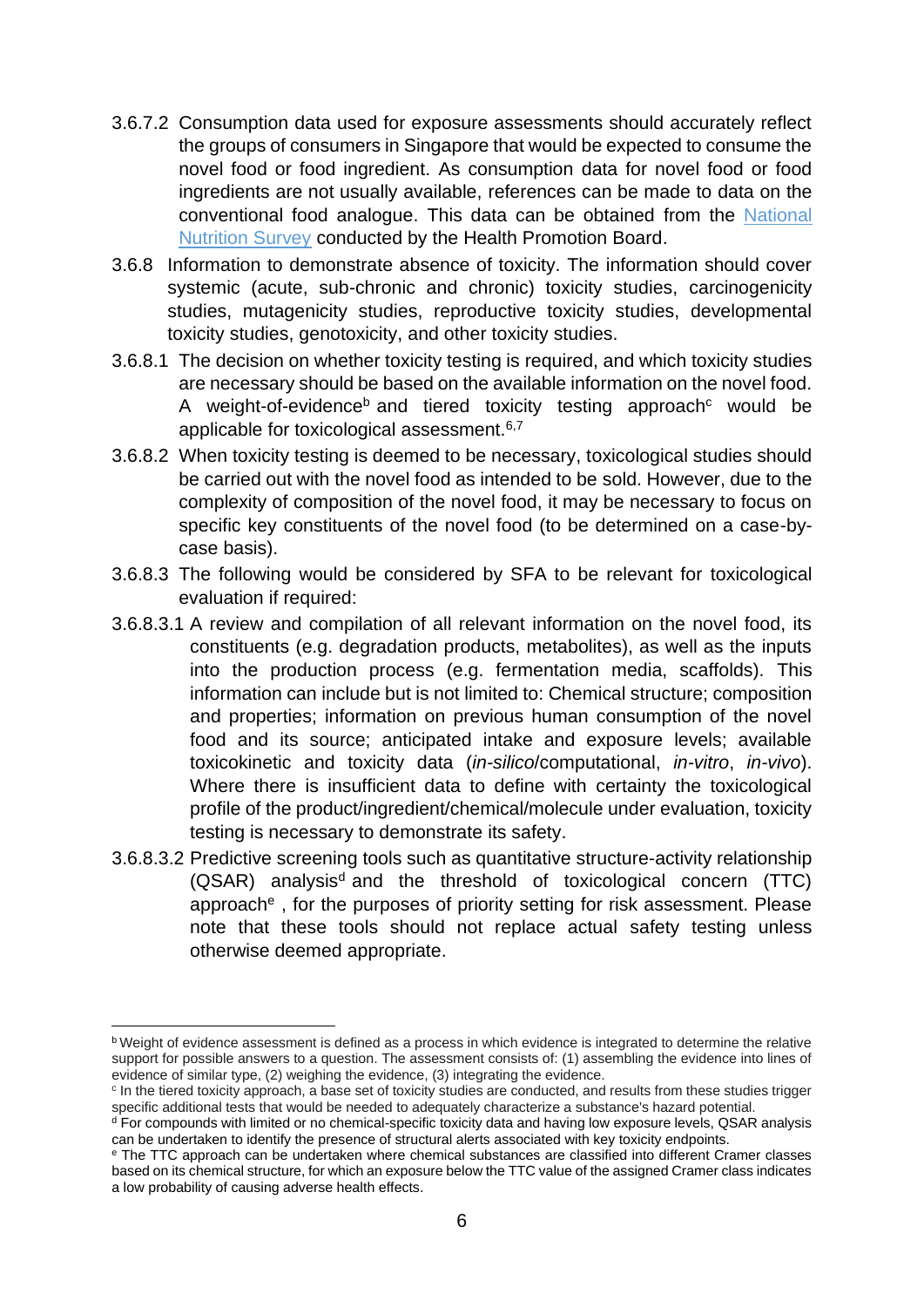| <b>Genotoxicity</b>                                                                                                                                                         | 1. Bacterial Reverse Mutation Test, Ames Test (OECD)<br>TG 471)<br>2. In Vitro Mammalian Chromosomal Aberration Test<br>(OECD TG 473)<br>3. Mammalian Erythrocyte Micronucleus Test (OECD<br>TG 474)<br>4. Genetic Toxicology, Mouse Heritable Translocation<br>Assay (OECD TG 485)<br>5. In Vitro Mammalian Cell Gene Mutation Test using<br>the Thymine Kinase Gene (OECD TG 490)<br>6. In vitro Micronucleus test (OECD TG 487)                                                             |
|-----------------------------------------------------------------------------------------------------------------------------------------------------------------------------|------------------------------------------------------------------------------------------------------------------------------------------------------------------------------------------------------------------------------------------------------------------------------------------------------------------------------------------------------------------------------------------------------------------------------------------------------------------------------------------------|
| General<br>systemic<br>other<br>toxicity<br>and<br>toxicity studies                                                                                                         | 1. Repeated Dose 28-Day Oral Toxicology Study in<br>Rodents (OECD TG 407)<br>2. Repeated Dose 90-Day Oral Toxicology Study in<br>Rodents (OECD TG 408)<br>3. Repeated Dose 90-Day Oral Toxicology Study in<br>Non-Rodents (OECD TG 409)<br>Note: The 90-Day studies can be modified to include<br>assessment of additional parameters in the 28-Day<br>study (e.g. endocrine-related endpoints). Nevertheless,<br>sub-chronic toxicity studies (at least 90 days) are<br>typically considered. |
| <b>Chronic</b><br>toxicity/<br>carcinogenicity/<br>mutagenicity (if critical<br>findings were reported<br>in the genotoxicity and<br>sub-chronic/acute<br>toxicity studies) | <b>Chronic Toxicity Studies (OECD TG 452)</b><br>1.<br>2.<br>Combined<br>Chronic Toxicity/Carcinogenicity<br>Studies (OECD TG 453)                                                                                                                                                                                                                                                                                                                                                             |
| <b>Reproductive</b><br>and<br>developmental toxicity                                                                                                                        | 1.<br>Reproduction Toxicity<br>Two-generation<br>Study<br>(OECD TG 416)<br>Extended<br>2.<br>one-generation<br>Reproductive<br>Toxicology Study (OECD TG 443)<br>One-generation<br>Reproductive Toxicity<br>3.<br>Study<br>(OECD TG 415)<br>Transgenic Rodent Somatic and Germ Cell Gene<br>4.<br>Mutation Assay (OECD TG 488)                                                                                                                                                                 |

3.6.8.3.3 Toxicity studies $8$ , examples of which include: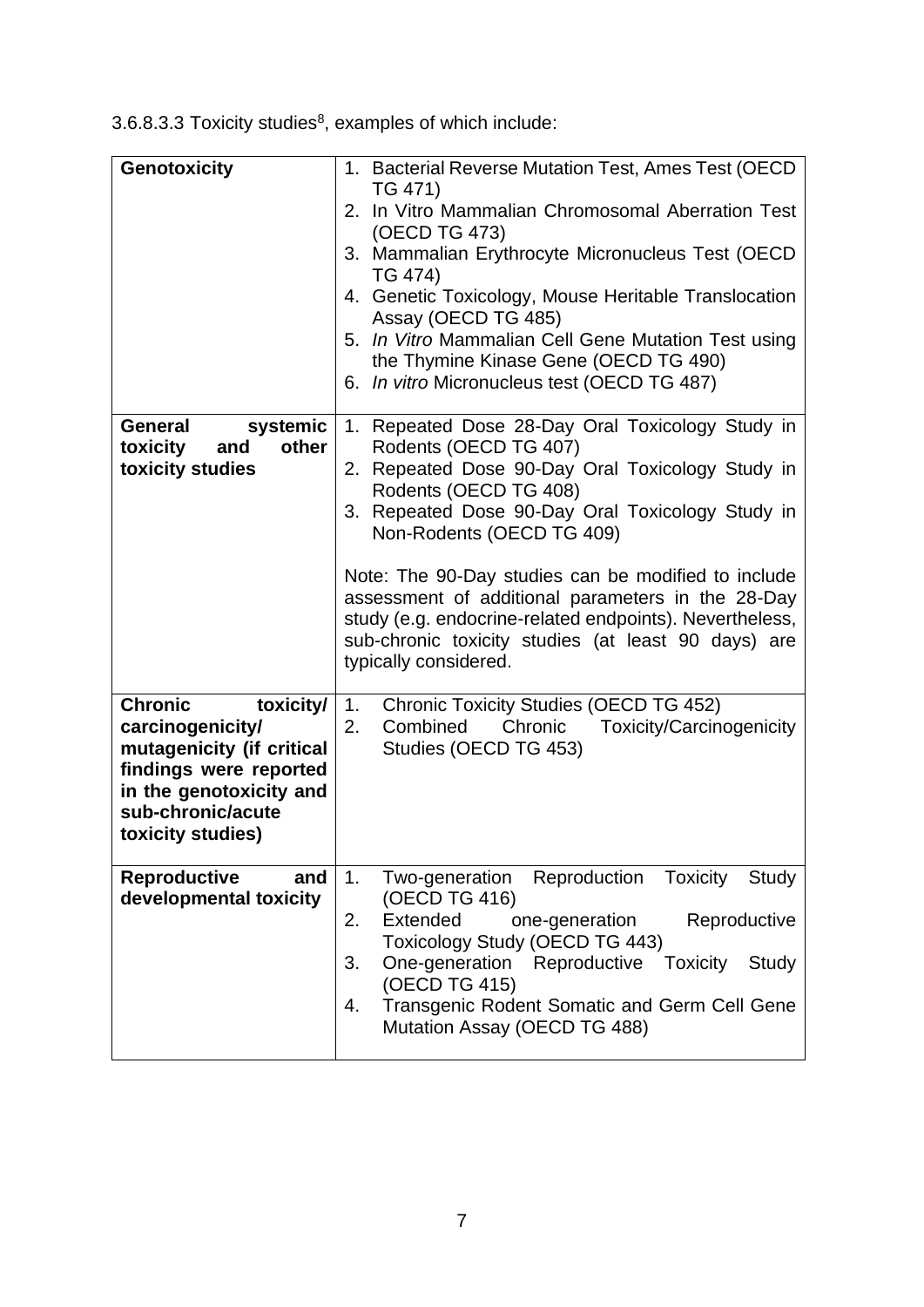- 3.6.8.4 Assessment of genotoxic potential is the core of toxicity assessment and it should cover all the different genotoxic endpoints i.e. induction of gene mutations, structural and numerical chromosomal aberrations. The following publications by the US FDA and EFSA may serve as useful references to determine the approach taken for toxicity testing:
	- [US FDA Guidance for Industry: Summary Table of Recommended](https://www.fda.gov/regulatory-information/search-fda-guidance-documents/guidance-industry-summary-table-recommended-toxicological-testing-additives-used-food)  [Toxicological Testing for Additives Used in Food](https://www.fda.gov/regulatory-information/search-fda-guidance-documents/guidance-industry-summary-table-recommended-toxicological-testing-additives-used-food)<sup>9</sup>
	- [EFSA Guidance for submission for food additive evaluations](https://www.efsa.europa.eu/en/efsajournal/pub/2760)<sup>10</sup>
- 3.6.8.5 As it may be challenging to relate the toxicity test results of a whole food product to individual substances present in the product, companies should consider prioritising testing for substances of concern that are present in the final food (e.g. as impurities), or single ingredients, where human exposure is found to be non-negligible. A risk assessment can then be performed based on the results of the test(s) and the estimated human exposure level.
- 3.6.9 Metabolism or toxicokinetic studies, where relevant. These include absorption, distribution, metabolism, and excretion (ADME) studies using animal models, or relevant information in the scientific literature. Data on the bioaccessibility of the novel food component(s) during digestion should be included where relevant, to address the potential food safety concerns arising from the release such component(s) during digestion.
- 3.6.10 Information on allergenicity and/or allergen profiling, including crossallergenicity, if present.
- 3.6.10.1A weight-of-evidence approach would be applicable to determine allergenicity risks. In the context of allergenicity, this means that the source of the protein (IgE or non-IgE), amino acid sequence comparison, and in-vitro degradation studies are considered in an integrated manner during allergenicity assessments, with specific serum screening and cell-based/in-vivo assays also included on a case-by-case basis.<sup>11</sup>
- 3.6.10.2 The most appropriate approach taken would depend on the nature of the novel food or food ingredient. For complex mixtures of proteins, it would generally be more informative to focus the assessment on identifying potential allergenicity concerns arising from the production organism rather than on every single protein in the mixture.

| For<br>purified<br>proteins | (i) Searches for sequence homology and structural similarities to<br>known allergens                                                                                                                                       |
|-----------------------------|----------------------------------------------------------------------------------------------------------------------------------------------------------------------------------------------------------------------------|
|                             | (ii) Pepsin resistance tests and <i>in vitro</i> digestibility tests<br>(iii) Specific serum screening, including IgE binding tests, if<br>homologous sequences or structural similarities to known<br>allergens are found |
| For production<br>organisms | (iv) Phylogenetic relationships to other organisms for known<br>evidence of allergenicity                                                                                                                                  |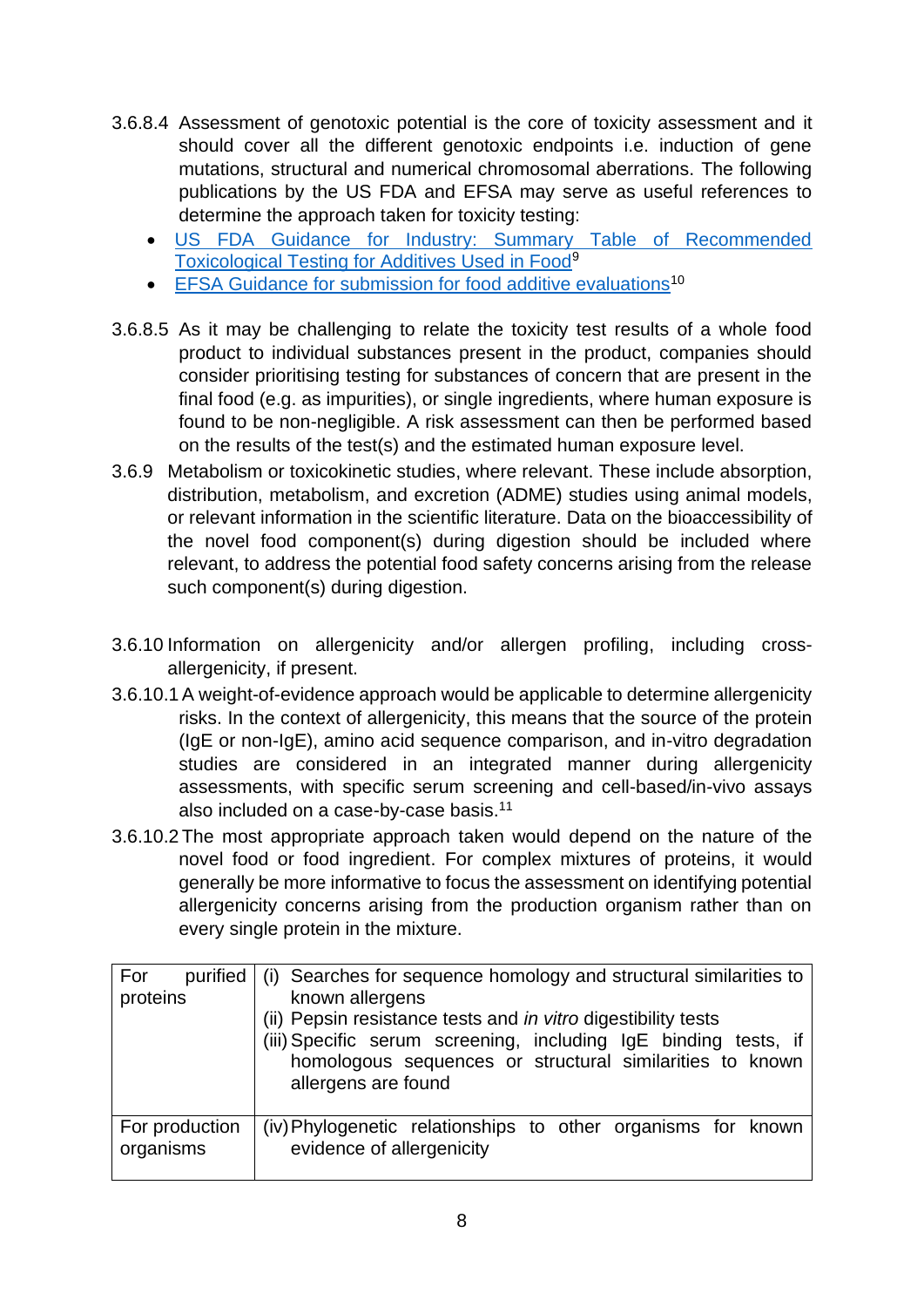- 3.6.10.3 In addition to the available scientific literature, the databases below would be considered by SFA to be relevant for allergenicity assessment if required:<sup>12-18</sup>
	- [Allergen online databases](https://farrp.unl.edu/resources/farrp-databases) hosted under the Food Allergy Research and Resource Program (FARRP)
	- National Centre for Biotechnology Information (NCBI) database
	- [WHO/IUIS Allergen Nomenclature database](http://allergen.org/)
	- [The Allergome database](http://www.allergome.org/)
	- [The Protein family \(Pfam\) database](http://pfam.xfam.org/)
	- [The AllFam database](http://www.meduniwien.ac.at/allfam/)
	- [The Structural Database of Allergenic Proteins \(SDAP\)](https://fermi.utmb.edu/)
	- [The SWISS-PROT database](https://www.uniprot.org/uniprot/)
- 3.6.10.4 Where allergens are known to be present, labelling of these allergens may be required.
- <span id="page-8-0"></span>3.6.11 A clear description of the manufacturing process. Applicants must provide all relevant information pertaining to the food safety management systems in place. Accepted documentation include: Hazard Analysis Critical Control Point (HACCP) plans conforming to ISO standards, Good Manufacturing Practices (GMP), and Good Cell Culture Practices (GCCP). The documentation must include a clear description of the risk monitoring and mitigation steps that have been established, including physical parameters and critical control points. A production flow chart should also be provided. Process controls should be included to address any potential concerns of sensitization effects due to food handling.
- 3.6.12 Training plans and records of staff members in food safety/food handling/food hygiene courses, as well as in aseptic techniques or cleanroom training (where appropriate).
- 3.7 Any potential health hazards that have been identified based on the composition, toxicological or other data, should be discussed and adequately addressed in the proposed conditions of use to ensure that the consumption of the novel food/food ingredients is safe for the target population.
- 3.8 The mode of sale is not a consideration during SFA's safety assessment process and is purely a commercial decision to be made by companies.

#### Use of genetic modification (GM) organisms to produce novel foods

3.9 Genetically modified foods are foods derived from organisms whose genetic material has been modified in a way that does not occur naturally (e.g. through the introduction of a gene from a different organism).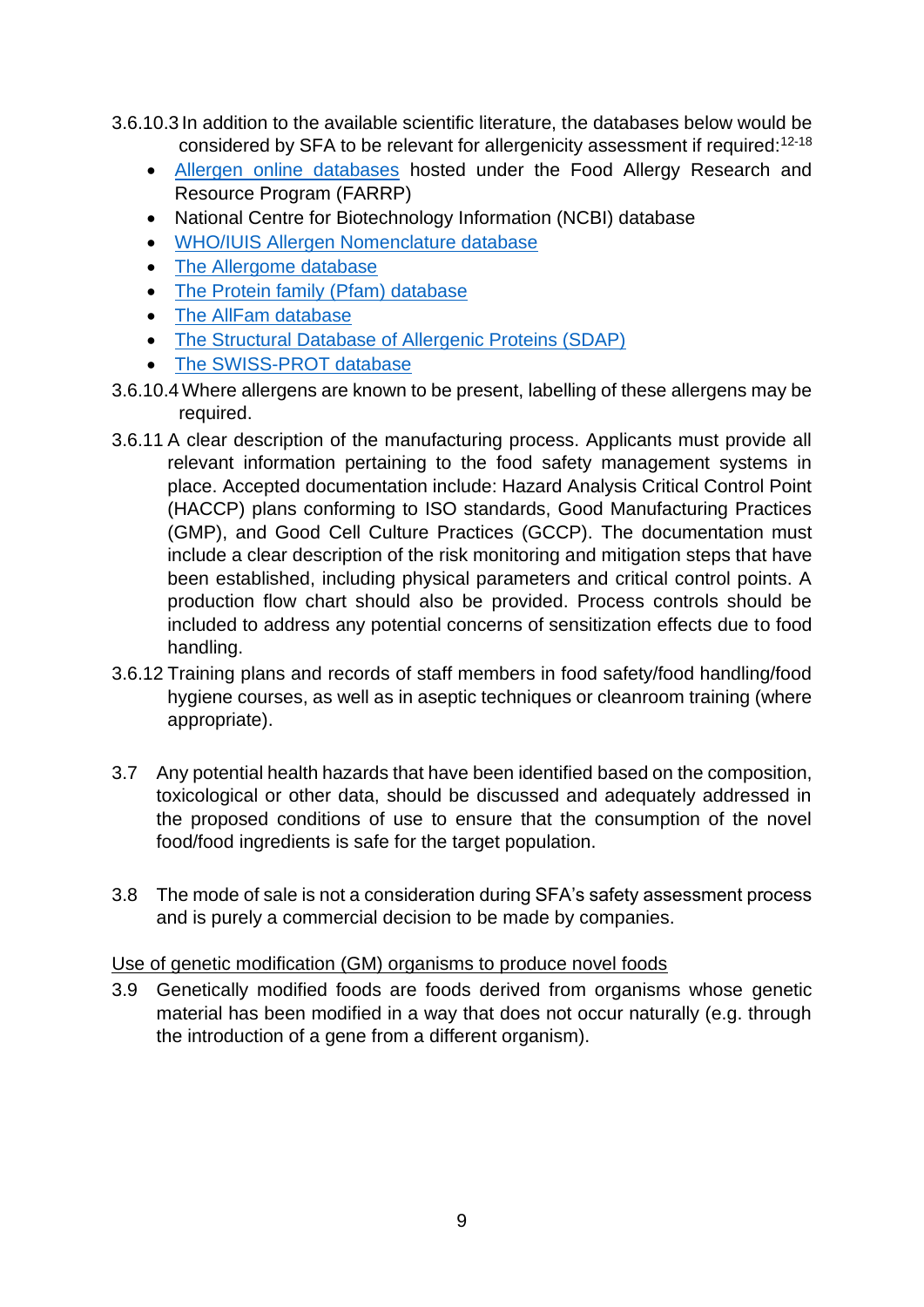- <span id="page-9-1"></span>3.10 The following information should be submitted for safety assessment if GM organisms are used for novel food production:
- 3.10.1 Detailed procedures of the genetic modification process.
- 3.10.2 An evaluation of whether genetic modification would give rise to any significant changes resulting in additional food safety hazards (e.g. presence of toxins or allergens) that need to be addressed. This includes the genetic stability of the production strain.
- 3.10.3 Risk assessment and risk management measures to address food safety hazards present or introduced due to Section 3.11.1.
- 3.10.4 Safety information of the host/recipient strain (e.g. Whole Genome Sequencing and proteomics data to investigate whether genes are known to produce toxins, any toxins produced).
- 3.10.5 Genome characterization to determine the absence of virulence-related genes, antibiotic resistances and their potential horizontal transfer, and other potentially adverse metabolic features such as toxin production.
- 3.10.6 Any documented history of use with absence of adverse effects to human health.
- <span id="page-9-0"></span>**4 Information on the safety assessment criteria for specific types of novel foods**
- 4.1 Companies should provide the following information if their product falls within the respective categories of novel foods below.

## Novel foods which are functional ingredients produced through precision fermentation

- 4.2 Such ingredients are considered novel foods that are chemically identical to naturally occurring substances but produced by unconventional processes. For these ingredients, a full safety assessment involving submission of the full set of toxicity studies would not be required. The key aspects of the safety assessment for these ingredients should cover the product composition and characterisation, accounting for all major and minor components, as well as volatiles/non-volatiles.
- 4.3 For these ingredients, the following information are to be submitted for safety assessment:
- 4.3.1 Information to demonstrate that the ingredient is chemically identical to its naturally occurring counterpart. Appropriate techniques from the following list, as well as any other appropriate approaches, would be considered by SFA to be relevant:
	- Amino acid sequences for ingredients of a proteinaceous nature
	- Liquid chromatography (LC), gas chromatography (GC), mass spectrometry (MS), tandem mass spectrometry (MS/MS)
	- Nuclear magnetic resonance spectroscopy (NMR)
	- Infra-red spectroscopy (IR)
	- Ultra-violet spectroscopy (UV)
	- X-ray crystallography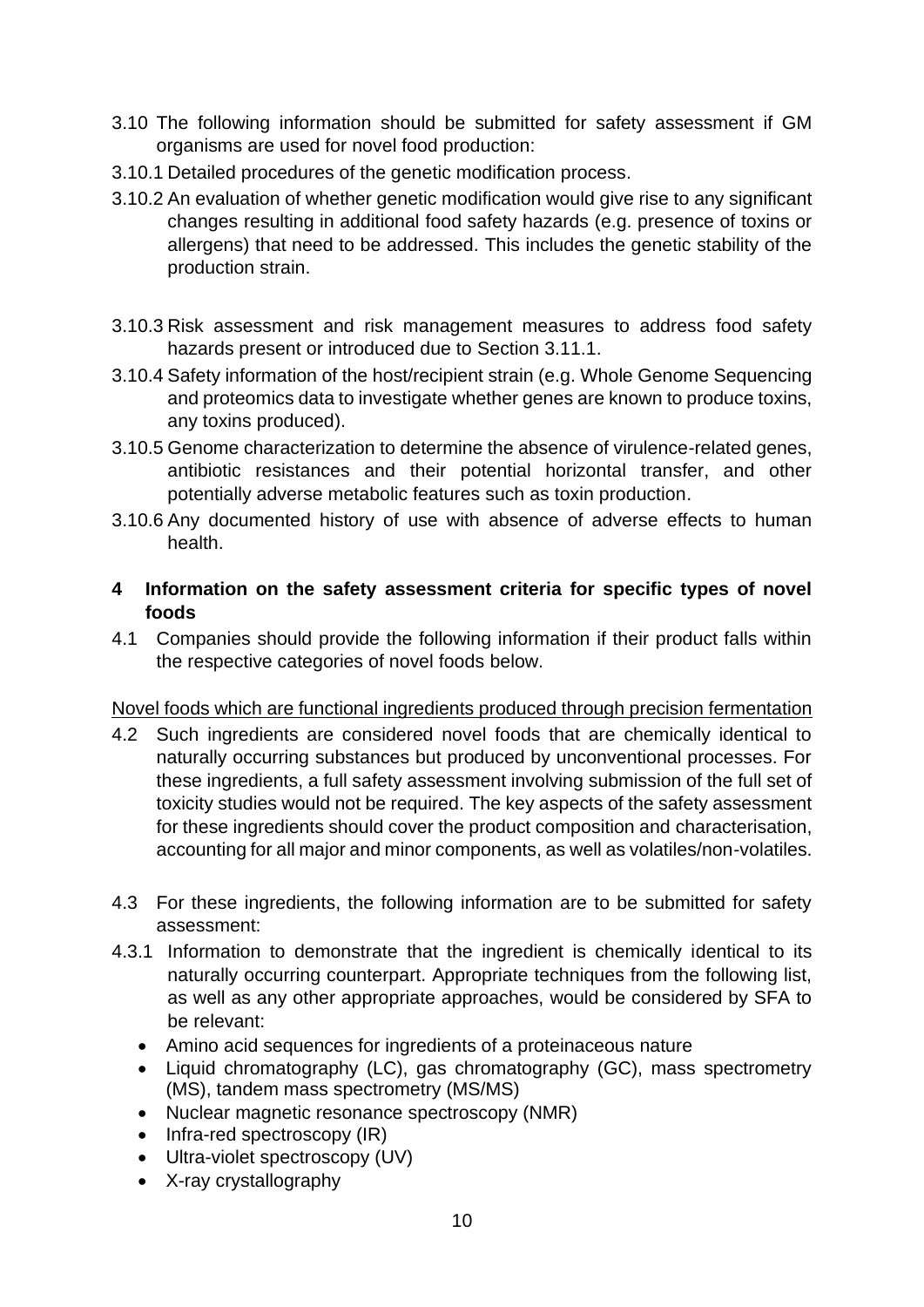- 4.3.2 Information listed in [Section 3.6,](#page-4-0) as well as in [Section 3.11](#page-9-1) if GM organisms/microorganisms are used. It is not necessary to provide the information listed in Section 3.6.1, 3.6.8, 3.6.9 and 3.6.10 unless they are relevant for the application.
- 4.3.3 Under [Section 3.6.4,](#page-4-1) the inputs should cover the following (Note that the list is non-exhaustive):
	- Microorganisms (e.g. bacterial or fungal strains)
	- Growth media used for fermentation processes
	- Enzymes and/or processing aids
	- Solvents
- 4.3.4 The information in [Section 3.6.11](#page-8-0) should also include any aseptic processing steps established to ensure that the fermentation media is free from infectious agents (e.g. viruses, pathogenic bacteria, pathogenic fungi) throughout the entire production process.
- 4.3.5 Information related to the microorganism(s) used, including:
- 4.3.5.1 Background information, identity (an unambiguous taxonomic classification at species level), and source of the microorganism(s).
- 4.3.5.2 Description of any modifications and adaptions made to the microorganism(s), and how these relate to the expression of substances that may result in food safety risk.
- 4.3.5.3 Complete strain characterization by fully assembled and validated wholegenome sequence analysis, including assessment for presence of virulencerelated genes, antibiotic resistances and their potential horizontal transfer, and other potentially adverse metabolic features such as genes encoding for toxin production.
- 4.3.5.4 Viability of the microorganism(s) in the novel food/food ingredient to address potential concerns of infectivity.
- 4.3.6 Information related to the fermentation media used, including:
- 4.3.6.1 Composition of media, including identities and purity of all added substances, as well as unintended metabolites that could be potentially produced.
- 4.3.6.2 Risk assessments or tests to determine the residue levels for all non-food grade components and potential unintended metabolites present in the fermentation media.
- 4.3.6.3 Information demonstrating the removal of fermentation media and/or added substances (if these are removed completely)
- 4.3.6.4 Information on whether the anti-microbials, if used, would contribute to antimicrobial resistance (AMR).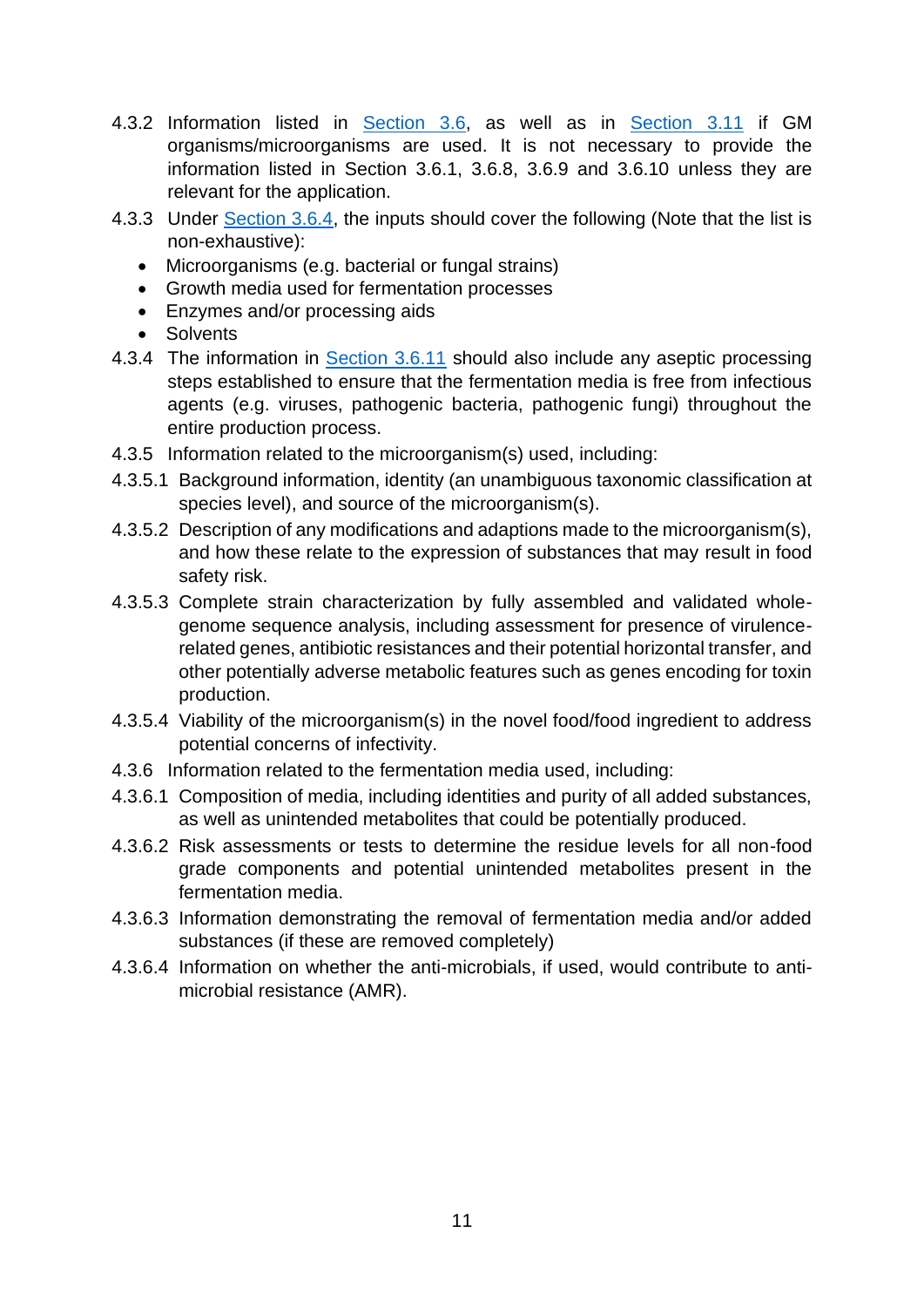#### Novel foods produced by biomass fermentation

- 4.4 Biomass fermentation produces intact or minimally processed cells, which contain a high level of protein. The biomass produced could itself be consumed or used as a food ingredient. Novel foods under this category include single-cell proteins, mycelial biomass from fungal species etc.
- 4.5 For such novel foods, the following information should be submitted for safety assessment:
- 4.5.1 Information listed in [Section 3.6,](#page-4-0) as well as in [Section 3.11](#page-9-1) if GM organisms/microorganisms are used.
- 4.5.2 Under [Section 3.6.4,](#page-4-1) the inputs could cover the following, but are not limited to:
	- Microorganisms (e.g. bacterial or fungal strains)
	- Growth media used for fermentation processes
	- Enzymes and/or processing aids
	- Solvents
- 4.5.3 Information related to the fermentation media used, including:
- 4.5.3.1 Composition of media, including identities and purity of all added substances, as well as unintended metabolites that could be potentially produced.
- 4.5.3.2 Risk assessments or tests to determine the residue levels for all non-food grade components and potential unintended metabolites present in the fermentation media.
- 4.5.3.3 Information demonstrating the removal of fermentation media and/or added substances (if these are removed completely).
- 4.5.3.4 Information on whether the anti-microbials, if used, would contribute to antimicrobial resistance (AMR).
- 4.5.4 A risk assessment based on the available toxicity data of the non-food grade components and unintended metabolites, as well as the dietary exposure levels arising from the biomass product, or a comparison of the levels present to that of the same compound found naturally in conventional analogue (if these remain in the finished biomass product).
- 4.5.5 Safety assessment covering food safety hazards that are at high risk of occurrence based on the nature of the microorganism(s) used to produce the novel food, and the measures proposed to mitigate the potential food safety concerns. For example, mycotoxins are commonly found in novel foods produced by biomass fermentation.
- 4.5.6 The information listed in [Section 3.6.11](#page-8-0) should also include any aseptic processing steps established to ensure that the fermentation media is free from infectious agents (e.g. viruses, pathogenic bacteria, pathogenic fungi) throughout the entire production process.
- 4.5.7 Information related to the microorganism(s) used, including:
- 4.5.7.1 Background information, identity (an unambiguous taxonomic classification at species level), and source of the microorganism(s).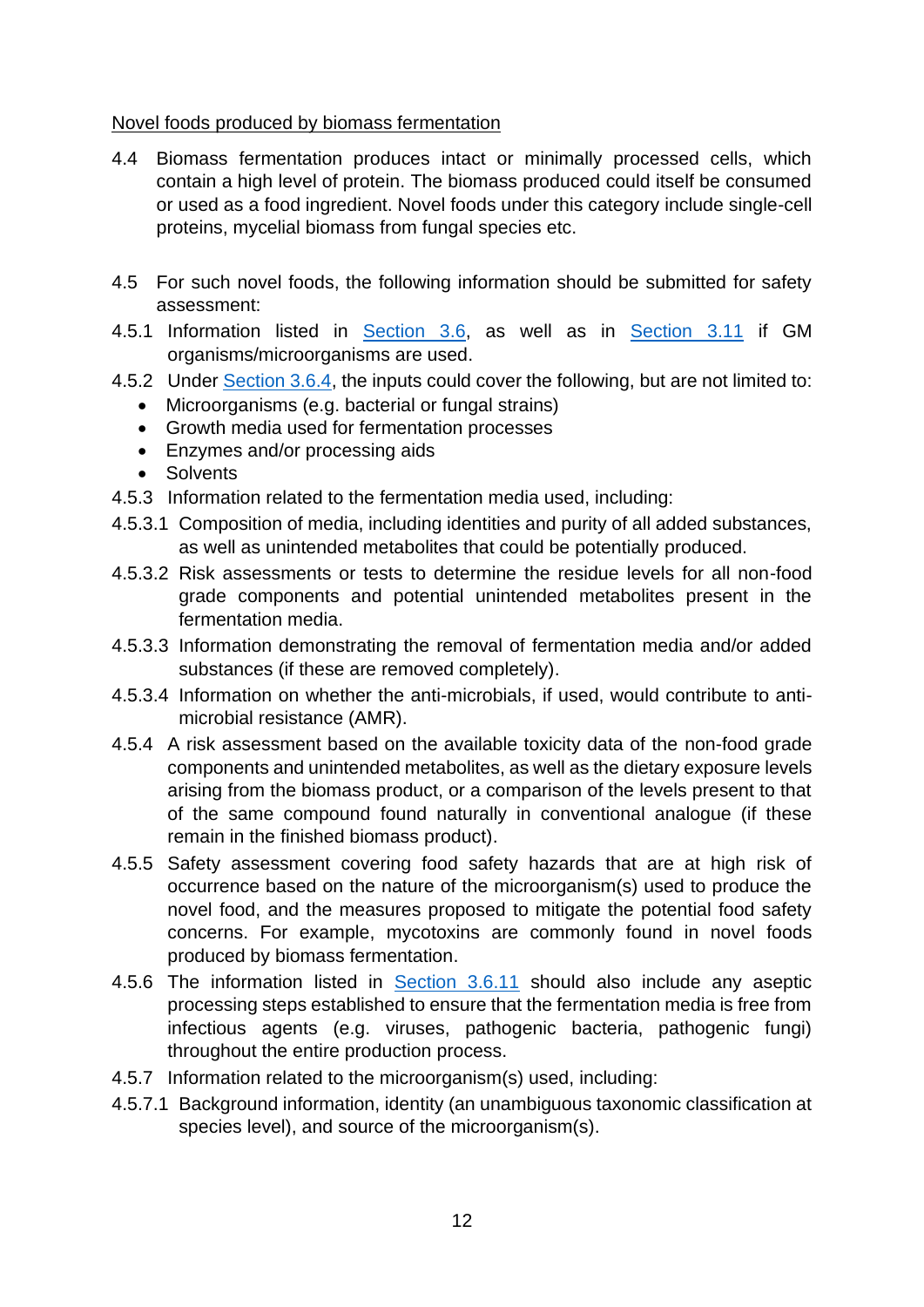- 4.5.7.2 Description of any modifications and adaptions made to the microorganism(s), and how these relate to the expression of substances that may result in food safety risk.
- 4.5.7.3 Complete strain characterization by fully assembled and validated wholegenome sequence analysis, including assessment for presence of virulencerelated genes, antibiotic resistances and their potential horizontal transfer, and other potentially adverse metabolic features such as genes encoding for toxin production.
- 4.5.7.4 Viability of the microorganism(s) in the novel food / food ingredient to address potential concerns of infectivity.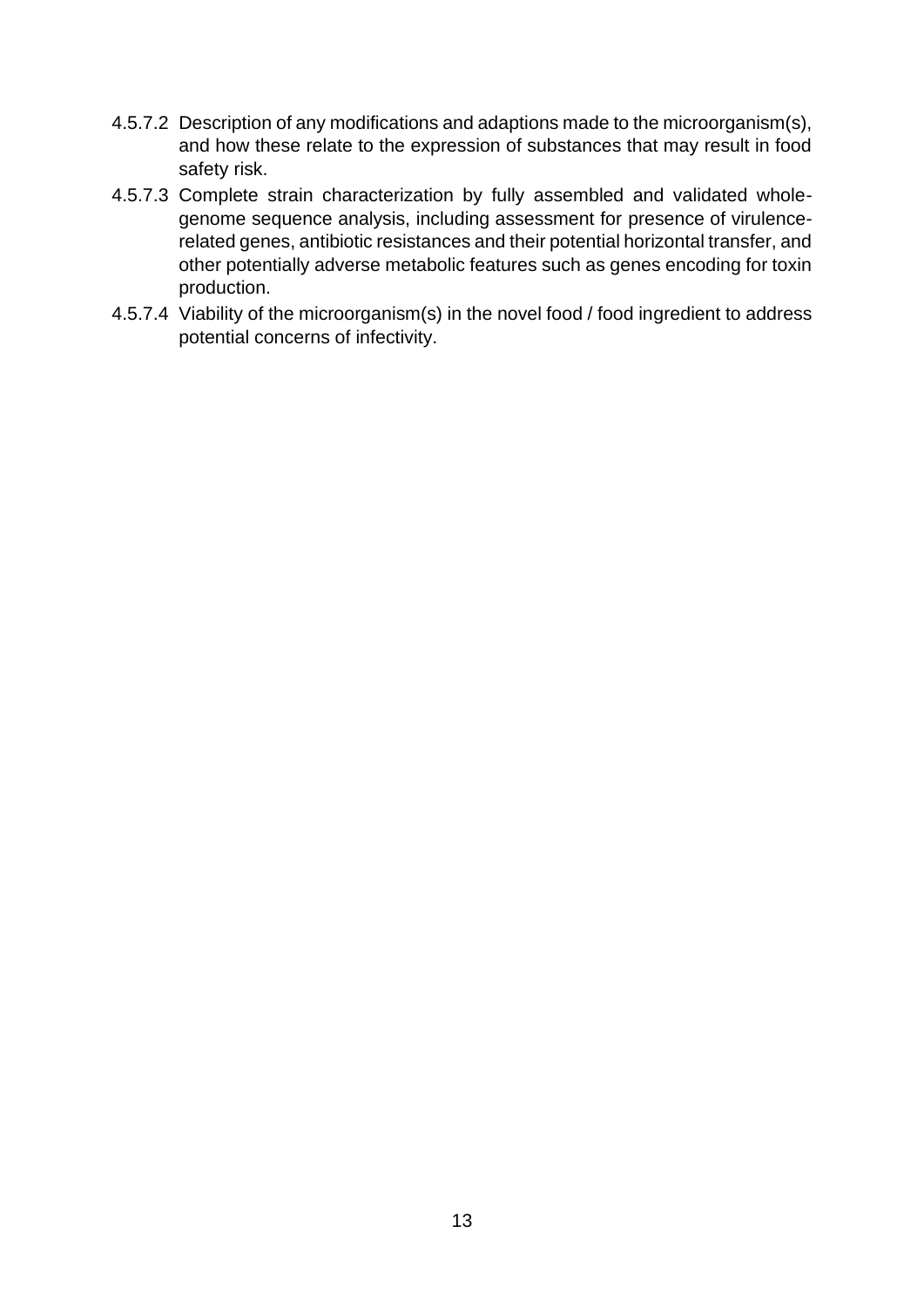#### Cultured meat

- 4.6 Cultured meat refers to meat developed from animal cell culture. The process to produce cultured meat involves growing the selected cell lines (or stem cells) in a bioreactor. The cells are grown in a suitable growth media and may subsequently be assembled on a "scaffold" to produce products resembling meat muscle.
- 4.7 SFA notes that the science for producing cultured meat is still at an early stage. SFA currently requires the following information to be submitted for the safety assessment of cultured meat. Information required may change based on the developments on the science of producing cultured meat.
- 4.7.1 Information listed in [Section 3.6,](#page-4-0) as well as in [Section 3.11](#page-9-1) if GM organisms/microorganisms are used.
- 4.7.2 The information provided in [Section 3.6.1](#page-4-0) should also cover a characterisation of the cultured meat product, including nutritional composition, and comparison of residual anti-microbials, growth promoters and/or modulating factors against levels in published literature.
- 4.7.3 The information provided in [Section 3.6.4](#page-4-1) should cover the following inputs, but is not limited to:
	- Cell lines or stem cells, and chemicals used for their induction
	- Culture media, growth promoters, modulating factors and anti-microbials
	- Scaffolding materials, solvents, enzymes, and processing aids
- 4.7.4 The information in [Section 3.6.11](#page-8-0) should also include aseptic processing steps established to ensure that the culture media and cell lines are free from infectious agents (e.g. viruses, bacteria, fungi, prions) throughout cell line selection, cell adaptation, cell proliferation, scaffolding, extraction, concentration and washing.
- 4.7.5 Information related to the cell lines used, including:
- 4.7.5.1 Background information, identity, and source of cell lines.
- 4.7.5.2 Description of methods used for selection and screening of cells.
- 4.7.5.3 Information on how the cell lines are prepared and banked following their extraction from animals.
- 4.7.5.4 Risk assessments on any chemicals used for induction.
- 4.7.5.5 Information (e.g. biological tests) to show that the cell lines are free from infectious agents (e.g. viruses, bacteria, fungi, prions) where relevant.
- 4.7.5.6 Description of any modifications and adaptions made to the cell lines, and how these relate to the expression of substances that may result in food safety risk.
- 4.7.5.7 Information to demonstrate that biopsies comply with Singapore's animal health and food safety requirements and are free from animal disease. (If biopsies are taken from food animals).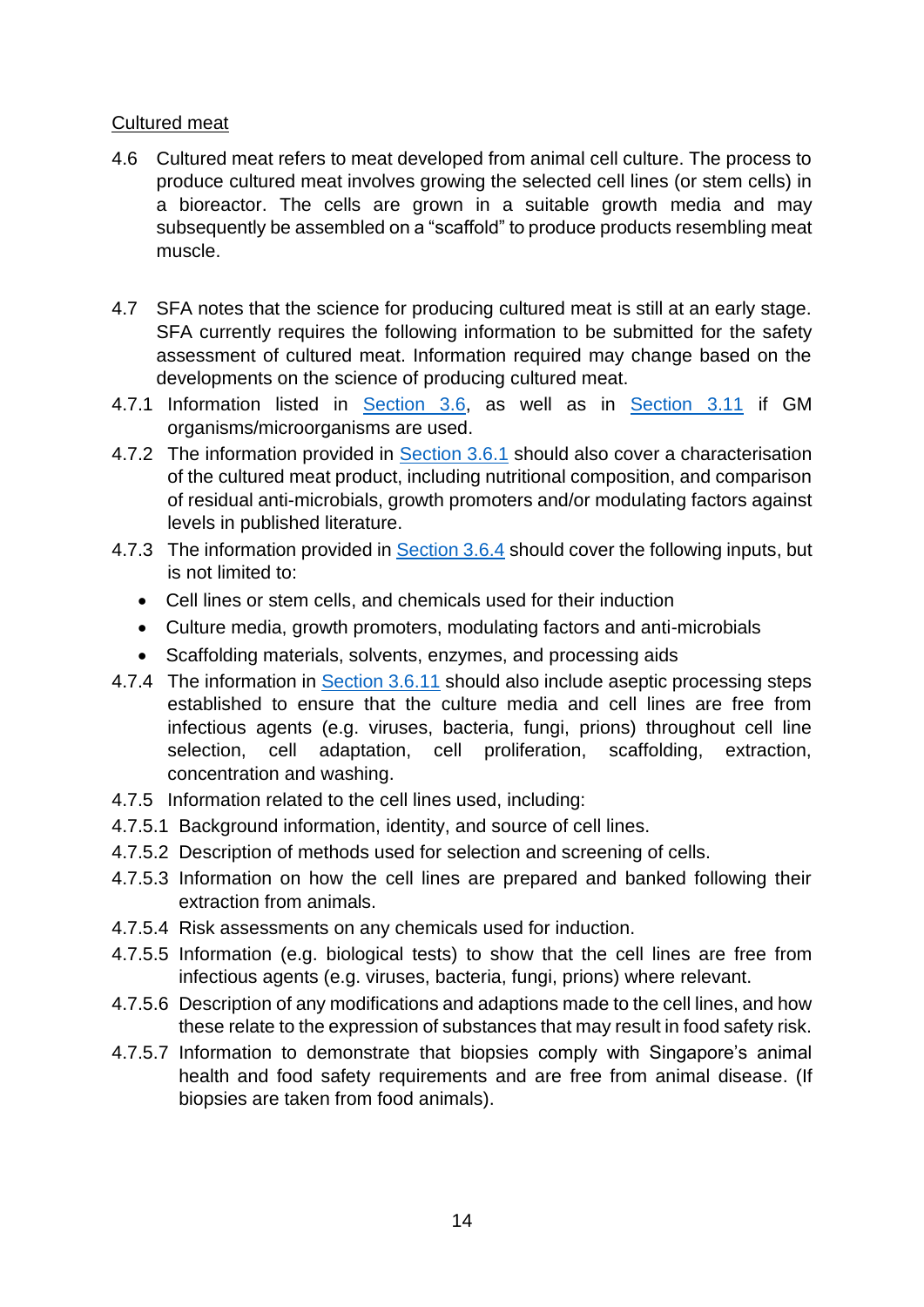- 4.7.6 Information related to the culture media used, including:
- 4.7.6.1 Composition of media, including identities and purity of all added substances (e.g. anti-microbials, growth promoters and modulating factors), as well as unintended metabolites that could be potentially produced.
- 4.7.6.2 Risk assessments or tests to determine the residue levels for all non-food grade components and potential unintended metabolites present in the culture media.
- 4.7.6.3 Information demonstrating the removal of culture media and/or added substances (if these are removed completely).
- 4.7.6.4 A risk assessment based on the available toxicity data of the non-food grade components and unintended metabolites, as well as dietary exposure levels arising from the cultured meat product, or a comparison of the levels present to that of the same compound found naturally in conventionally grown meat (if these remain in the finished cultured meat product).
- 4.7.6.5 Information on whether the anti-microbials, at the levels of exposure anticipated, would contribute to anti-microbial resistance (AMR).
- 4.7.7 Information on how the purity and genetic stability of cell culture is ensured during the manufacturing process, including:
- 4.7.7.1 Genetic sequences of cell-lines (e.g. determined by Whole Genome Sequencing (WGS)) before and after a number of passages.
- 4.7.7.2 An investigation if genetic differences between starter cell lines and finished cultured meat are observed, to determine whether these would result in food safety risks (e.g. increased production of allergens) and proposed risk mitigation measures.
- 4.7.8 Safety assessment covering food safety hazards that are at high risk of occurrence based on the nature of the cell line used to produce cultured meat, and the measures proposed to mitigate the potential food safety concerns. For example, certain species of shellfish are known to be of a higher risk of containing marine biotoxins. Companies utilising cell-lines related to these species should include genomic, transcriptomic, or proteomic analyses, measures that could be implemented to mitigate these risks, and/or any other information to address this potential safety concern.

#### <span id="page-14-0"></span>**5 Information related to the testing of novel foods**

- 5.1 SFA does not prescribe a specific requirement for the number of batches to be tested. Applications will be considered if the companies have demonstrated that the study design is statistically sound. Nevertheless, SFA has observed that companies typically provide data from 3 or 5 non-consecutive batches of the novel food product as an indication of reproducibility.
- 5.2 Currently, SFA does not require novel food companies to include stability data (i.e. shelf-life testing data) to be submitted at the point of novel food application, however as with any other food, the data should be made available on demand to SFA once the novel food has been reviewed and allowed for sale in Singapore.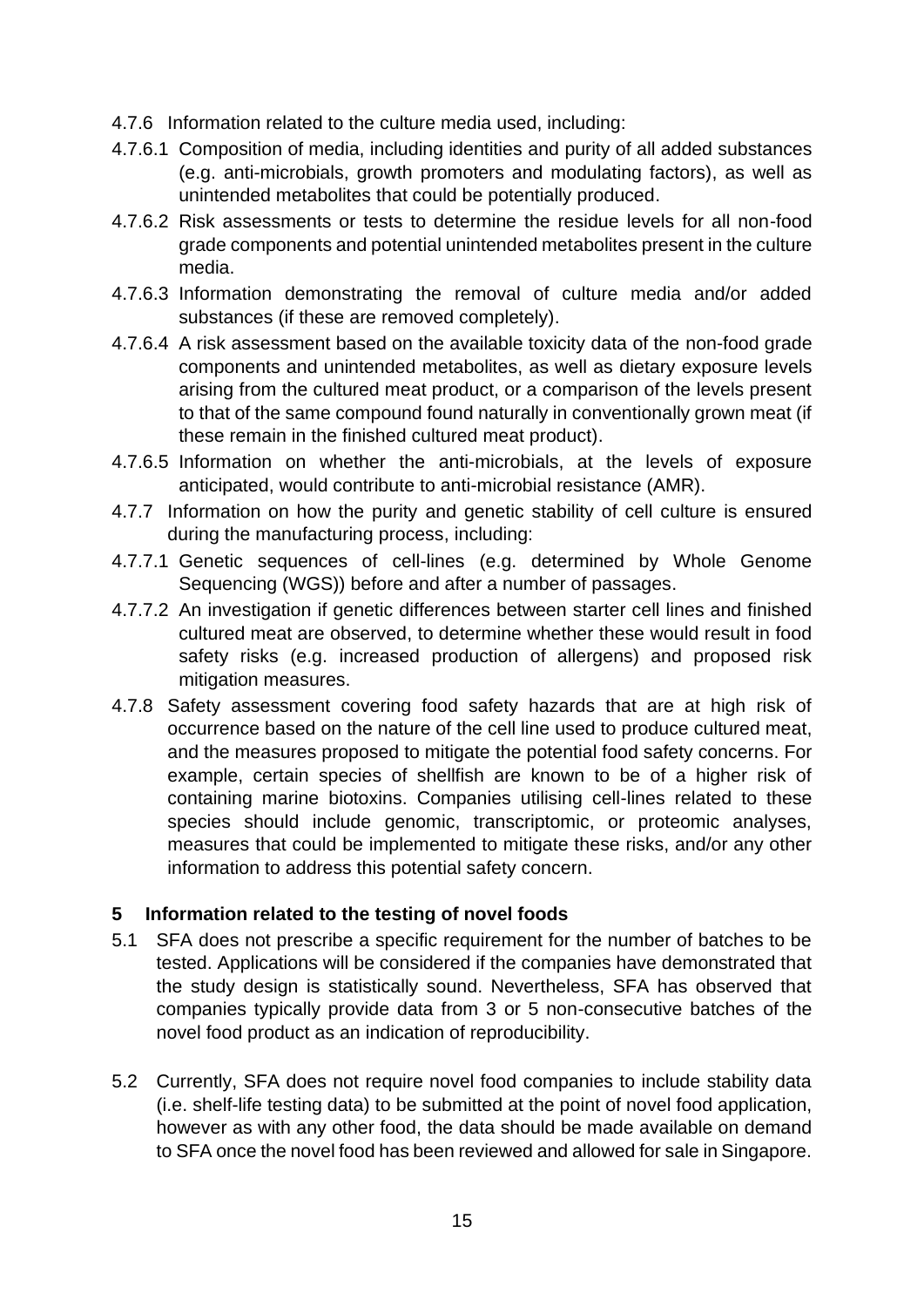5.3 Applicants may wish to engage the testing services of SFA's recognised laboratories under the Lab Recognition Program (LRP) to meet their food testing needs. The list of LRP-recognised laboratories is available [here.](https://www.sfa.gov.sg/food-information/laboratory-recognition-programme/recognised-laboratories)

## <span id="page-15-0"></span>**6 Information related to the format of safety assessments**

- 6.1 SFA currently does not have a specified format for safety assessment. If applicants have submitted safety assessments to other overseas regulatory agencies that are conducted in accordance with the following reference documents, SFA would be able to initiate the evaluation by reviewing these submissions.
	- US FDA [Guidance for Industry and Other Stakeholders:](https://www.fda.gov/regulatory-information/search-fda-guidance-documents/guidance-industry-and-other-stakeholders-redbook-2000) Redbook 2000 [Toxicological Principles for the Safety Assessment of Food Ingredients](https://www.fda.gov/regulatory-information/search-fda-guidance-documents/guidance-industry-and-other-stakeholders-redbook-2000)<sup>21</sup>
	- US FDA [Guidance for Industry: Summary Table of Recommended Toxicological](https://www.fda.gov/regulatory-information/search-fda-guidance-documents/guidance-industry-summary-table-recommended-toxicological-testing-additives-used-food)  [Testing for Additives Used in Food](https://www.fda.gov/regulatory-information/search-fda-guidance-documents/guidance-industry-summary-table-recommended-toxicological-testing-additives-used-food)<sup>22</sup>
	- EFSA [Guidance for submission for food additive evaluations](https://www.efsa.europa.eu/en/efsajournal/pub/2760)<sup>23</sup>
	- FAO/WHO [Environmental Health Criteria 240 -](https://www.who.int/publications/i/item/9789241572408) Principles and Methods for the [Risk Assessment of Chemicals in Food](https://www.who.int/publications/i/item/9789241572408)<sup>24</sup>
	- EFSA [Guidance on the preparation and submission of an application for](https://www.efsa.europa.eu/en/efsajournal/pub/6555)  [authorisation of a novel food in the context of Regulation \(EU\) 2015/2283](https://www.efsa.europa.eu/en/efsajournal/pub/6555)<sup>25</sup>

## <span id="page-15-1"></span>**7 Information related to the application process for novel foods**

- 7.1 SFA does not require novel food applications to be submitted only from companies that are incorporated in Singapore, and SFA will also review submissions made by companies based outside of Singapore. Novel foods that have received pre-market regulatory approval by SFA and are produced/manufactured outside of Singapore are subject to requirements for the import, distribution, and sale of food in Singapore.
- 7.2 Companies should submit their applications for the use of novel foods to [SFA-](mailto:SFA-NovelFoods@sfa.gov.sg)[NovelFoods@sfa.gov.sg.](mailto:SFA-NovelFoods@sfa.gov.sg) The information in the application should be submitted in a format which is available for SFA to download as a copy.
- 7.3 Confidential information and trade secrets submitted by companies will be kept confidential and not shared outside of SFA without companies' consent. Please note that SFA does not sign non-disclosure agreements (NDA) with applicants for the purposes of evaluating the safety information submitted, as SFA employees are bound to the preservation of secrecy under [Section 34 of the](https://sso.agc.gov.sg/Acts-Supp/11-2019/Published?DocDate=20190318&ProvIds=pr34-)  [Singapore Food Agency Act 2019.](https://sso.agc.gov.sg/Acts-Supp/11-2019/Published?DocDate=20190318&ProvIds=pr34-)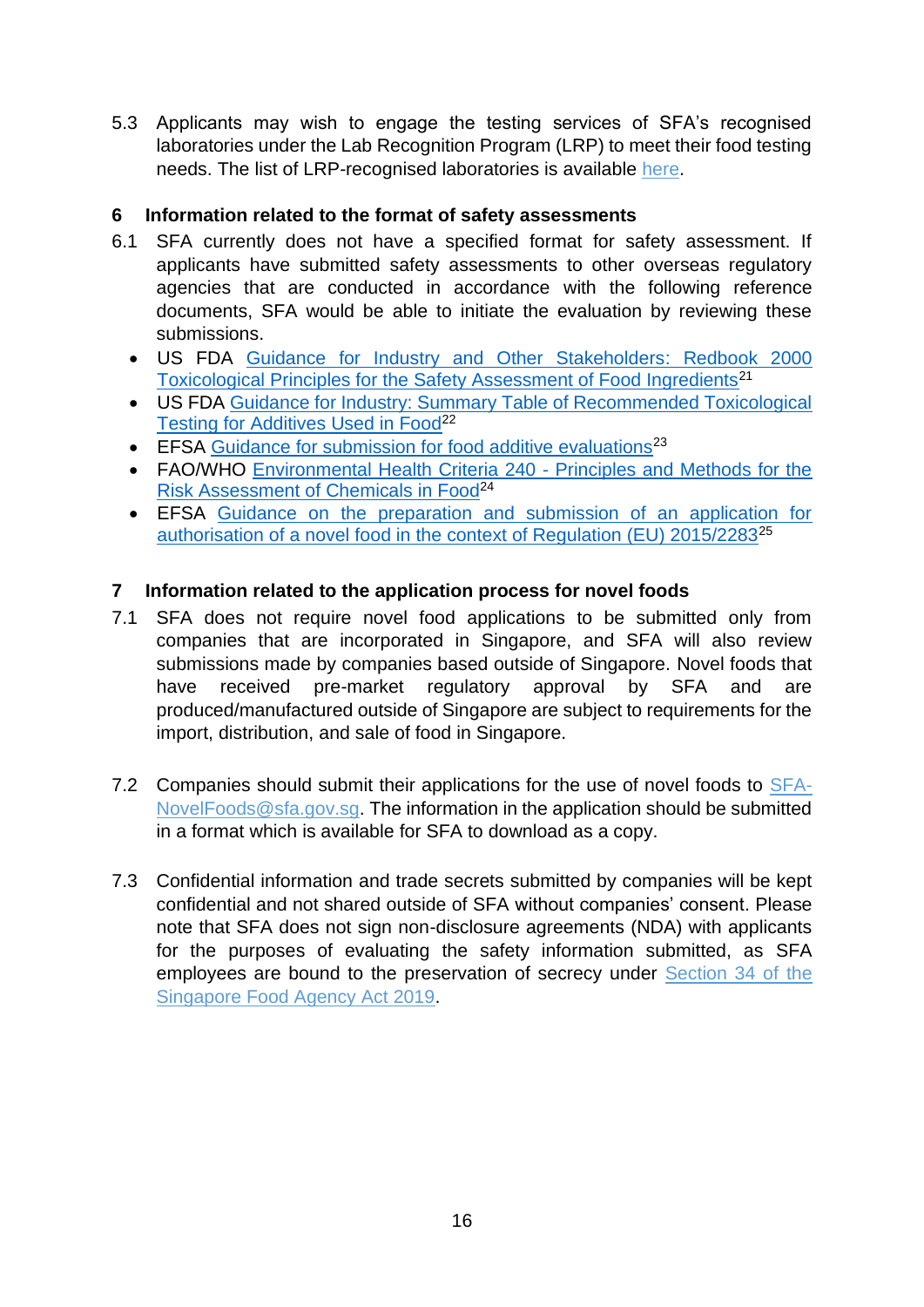- 7.4 In the event where information is required to be shared with external parties (for example to address media queries or to seek external scientific expertise), SFA will first seek companies' consent for the information to be shared. SFA encourages novel food companies to think from an early stage on which aspects of their safety assessment dossier would need to be kept confidential, as well as to make available non commercially sensitive information publicly wherever possible as this would help to build consumer trust in their products.
- 7.5 SFA does not charge any fees for the evaluation of applications for the use of novel foods. SFA estimates a timeline of about 9-12 months to complete an evaluation of a novel food, upon receipt of complete information required for the evaluation. To avoid delays, food businesses are encouraged to consult SFA early in their product development process to understand the information that would be required to be submitted to substantiate the safety of their novel food.

#### <span id="page-16-0"></span>**8 Information related to novel food applications after SFA has issued a decision**

- 8.1 If changes are made to the manufacturing process of novel foods which have received pre-market regulatory approval by SFA that may affect the validity of the original safety assessment submitted, novel food companies are required to seek approval from SFA before the products made using the updated manufacturing process are imported into, distributed, or sold in Singapore. An example of such a change would be modifications in input materials (e.g. celllines or culture media components) in the production of cultured meat.
- 8.2 Similarly, companies that intend to expand the scope of intended use of their novel food to other food categories are required to seek prior approval from SFA, to ensure that the expanded exposure to the novel food is safe for consumers.
- 8.3 The outcomes of novel food safety assessments are not applicable to similar novel foods produced by other companies. This is because novel food safety assessments are specific to the materials and manufacturing processes described within application. Different companies could be using completely different materials and processes in the production of their novel foods, and should conduct their own safety assessments, even if they may be producing a similar novel food.
- 8.4 Currently, SFA does not publish approvals to the public domain. Companies wishing to make SFA's approval public and mention SFA in the accompanying press release or materials are encouraged to send SFA a draft for our review before releasing them to the public.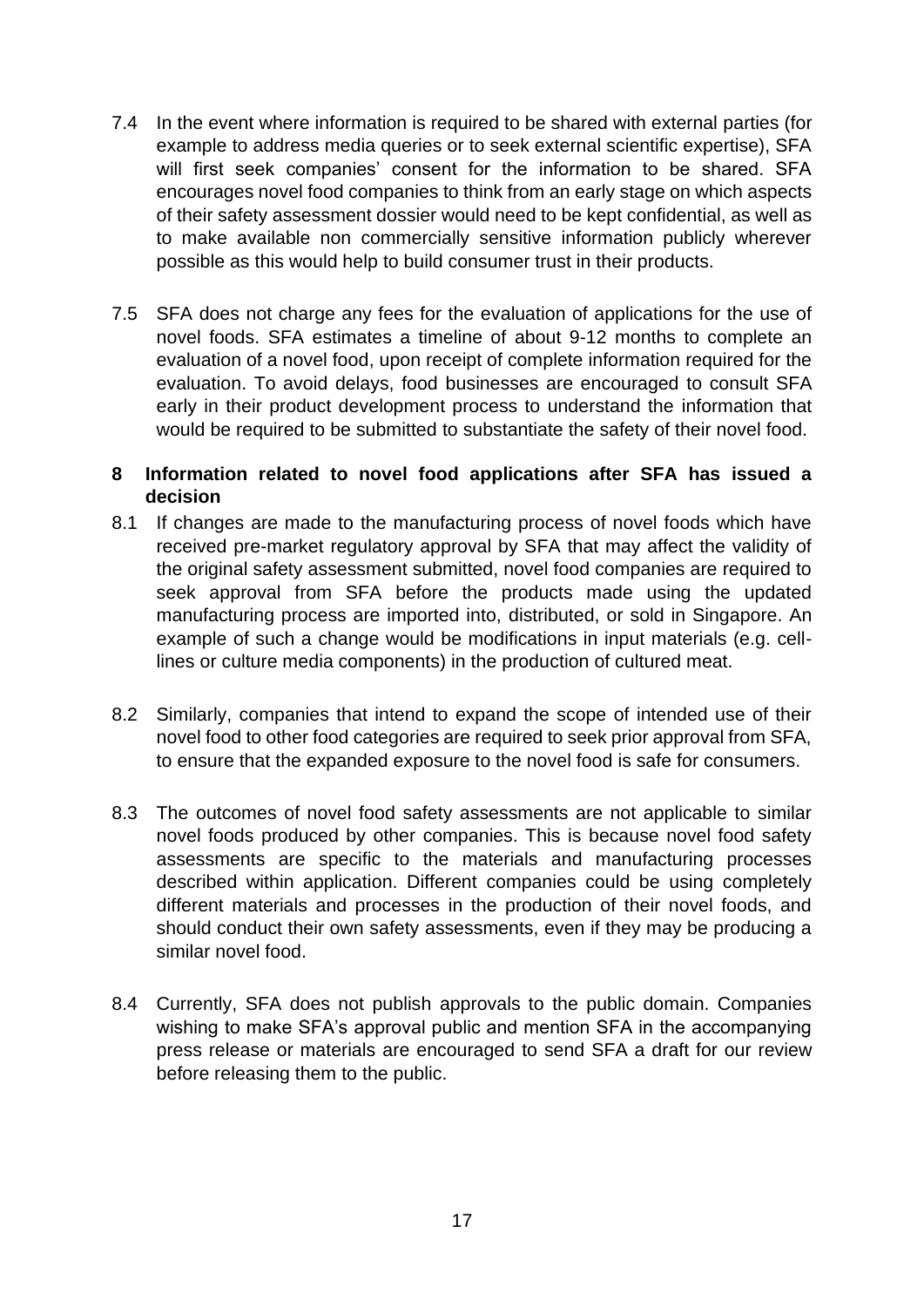8.5 Companies selling pre-packed alternative proteins (including cultured meat) are required to label the product packaging with suitable qualifying terms such as "cultured" or "cell-based" to indicate their true nature. Similarly, food establishments selling non prepacked foods are required to clearly communicate to their customers on the true nature of their food sold. For example, misrepresenting cultured meat as conventionally produced meat will not be allowed.

## <span id="page-17-0"></span>**9 Information on the sensory evaluation of unassessed novel foods**

- 9.1 Novel foods that have yet to undergo safety assessment should not be offered for consumption for the purpose of advertisement or in furtherance of any trade or business. Companies that are found to have offered unassessed novel foods for consumption for the purpose of advertisement or in furtherance of any trade or business may be subject to enforcement actions under the Sale of Food Act.
- 9.2 Companies and research institutes conducting research and development of their novel foods may need to conduct sensory evaluation studies of unassessed novel foods as part of the novel food R&D process, and to demonstrate that the novel foods meet the requirements of potential clients and investors. Such sensory evaluation studies are allowed under the following conditions:
- (i) The purpose of the tasting is not to advertise or generate publicity or business.
- (ii) The company or researcher conducting the tasting should ensure that the tasting would be safe even though there is no approval for the novel food. Where available, researchers should comply with their respective internal Institutional Review Board (IRB) requirements.
- (iii) The company or researcher conducting the tasting should ensure that persons involved in the tasting are aware that the food has not been allowed for sale and are informed of the risks.
- (iv) The company or researcher conducting the tasting should ensure traceability (e.g. keeping records of the tasters) in the event of any incident.
- (v) The studies are to be conducted in a non-food service facility designed for sensory evaluation R&D (e.g. test kitchens, IHLs, RIs).

## <span id="page-17-1"></span>**10 Further guidance for novel food companies**

10.1 SFA conducts Novel Food Virtual Clinics on a monthly basis, which serves as a platform for novel food companies in their early stages of R&D to engage with SFA, as well as for SFA to share more details on our novel food regulatory framework. Please email us at [SFA-NovelFoods@sfa.gov.sg](mailto:SFA-NovelFoods@sfa.gov.sg) to book your attendance at our Virtual Clinics.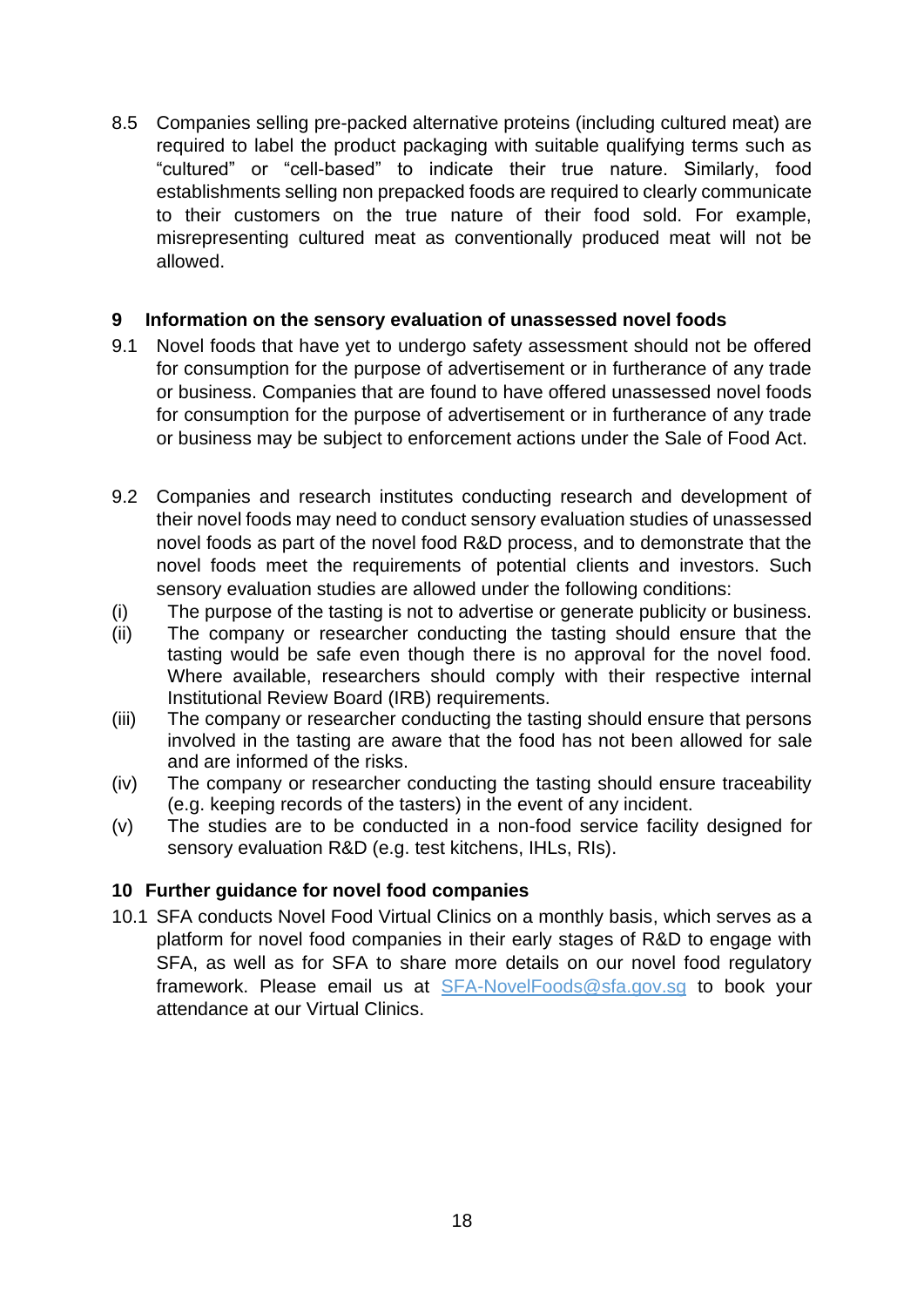- 10.2 Companies may submit novel food applications to SFA either directly or through service providers such as regulatory consultants or law firms. Regulatory consultancy is also available for novel food companies at the Future Ready Food Safety Hub (FRESH), a tri-partite joint initiative by the Singapore Food Agency (SFA), Nanyang Technological University (NTU) and Agency for Science, Technology and Research (A\*STAR). The company's profile and core capabilities can be found at [https://www.ntu.edu.sg/fresh.](https://www.ntu.edu.sg/fresh)
- 10.3 FRESH can provide the following consultancy services to assist companies in ascertaining and substantiating the safety of their novel food, and with their novel food safety dossier for regulatory submission to SFA for pre-market approval.
- 10.3.1 Map out a regulatory road map for company's submission and advise action plan for safety assessment.
- 10.3.2 Review company's safety data on the novel food, assess the level of readiness of safety data, identify data gaps (if any) and advise on corrective action.
- 10.3.3 Perform a risk assessment on the novel food by undertaking a structured safety review process: systematic literature review and annotated bibliography; predictive safety assessment using *in-silico*/ computational tools; *in-vitro* and/or *in-vivo* safety testing based on current and newly developed risk assessment protocols. Please note that depending on the type of testing, FRESH can either perform it in-house or partner/outsource to contract labs.
- 10.3.4 Structure safety dossier outline with company in preparation for submission to SFA.
- 10.4 For more information, visit the company's website or contact the team at [FRESH@ntu.edu.sg.](mailto:FRESH@ntu.edu.sg)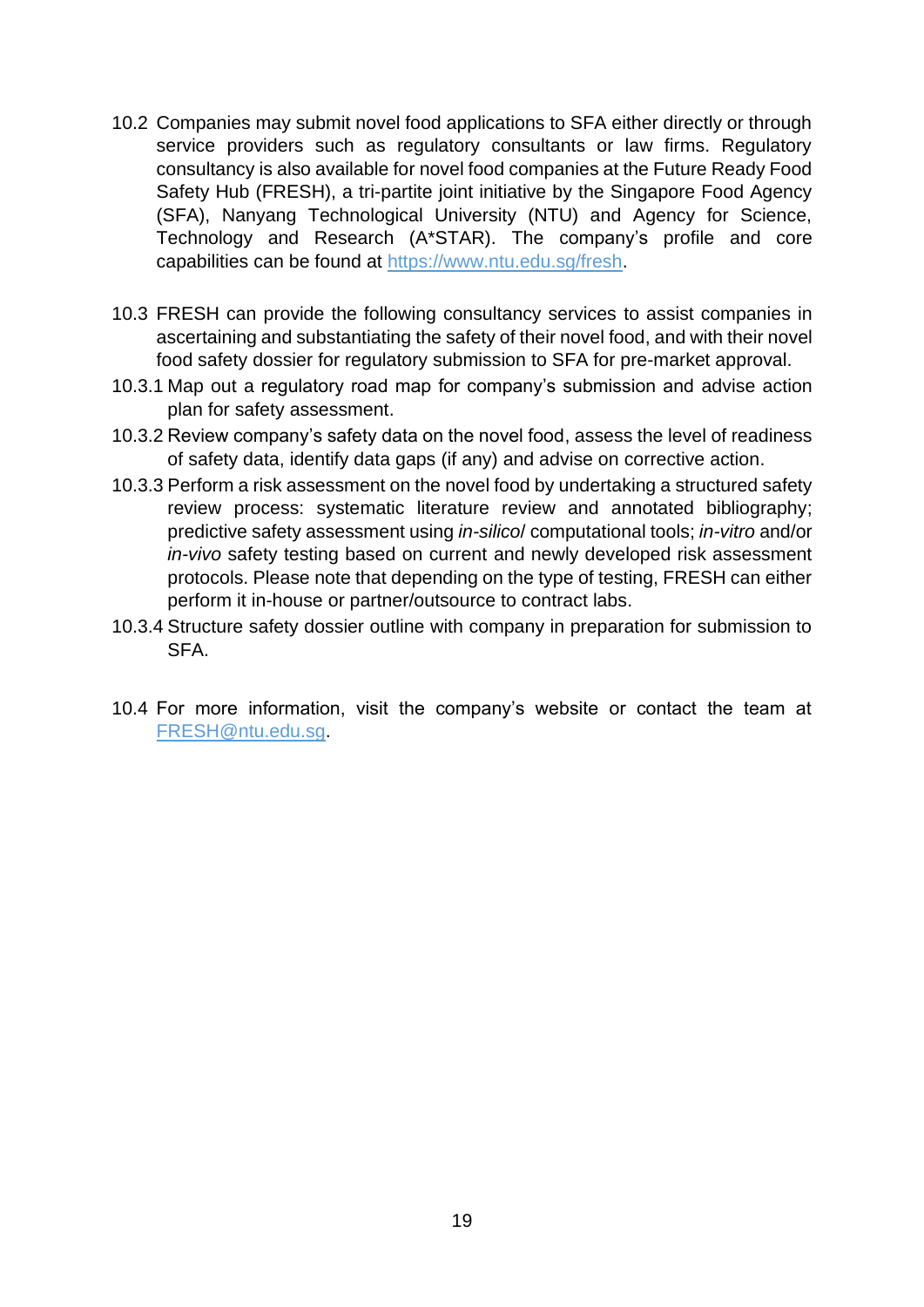- 10.5 A list of scientific literature related to novel foods is provided below, which may be useful references for novel food companies:
	- Hadi, J.; Brightwell, G. Safety of Alternative Proteins: Technological, Environmental and Regulatory Aspects of Cultured Meat, Plant-Based Meat, Insect Protein and Single-Cell Protein. *Foods* **2021**, 10, 1226. <https://doi.org/10.3390/foods10061226>
	- Ververis, E.; Ackerl, R.; Azzollini, D.; Colombo, P.A.; Sesmaisons, A.; Dumas, C.; Fernandez-Dumont, A.; Ferreira da Costa, L.; Germini, A.; Goumperis, T.; Kouloura, E.; Matijevic, L.; Precup, G.; Roldan-Torres, R.; Rossi, A.; Svejstil, R.; Turla, E.; Gelbmann, W. Novel foods in the European Union: Scientific requirements and challenges of the risk assessment process by the European Food Safety Authority. *Food Research International*, **2020**, 137,109515: <https://doi.org/10.1016/j.foodres.2020.109515>
	- EFSA Guidance on the use of Threshold of Toxicological Concern approach in food safety safety assessment. <https://efsa.onlinelibrary.wiley.com/doi/10.2903/j.efsa.2019.5708>
	- EFSA statement on the requirements for whole genome sequence analysis of microorganisms intentionally used in the food chain. <https://www.efsa.europa.eu/en/efsajournal/pub/6506>
- 10.6 Further FAQs on novel foods can be found in Annex A and a Glossary of Terms can be found in Annex B.

## <span id="page-19-0"></span>**11 Contact information**

National Centre for Food Science Singapore Food Agency 52 Jurong Gateway Road, #14-01, Singapore 608550 For clarifications, please submit enquiries electronically via the online feedback form: <https://csp.sfa.gov.sg/feedback>

## <span id="page-19-1"></span>**12 Revision History**

- 22 November 2019 First version
- 23 November 2020 Updated language for clarity
- 13 December 2021 Updated the format and included further guidance. Please note that the regulatory framework remains unchanged.
- 22 April 2022 Updated information on the sensory evaluation of unassessed novel foods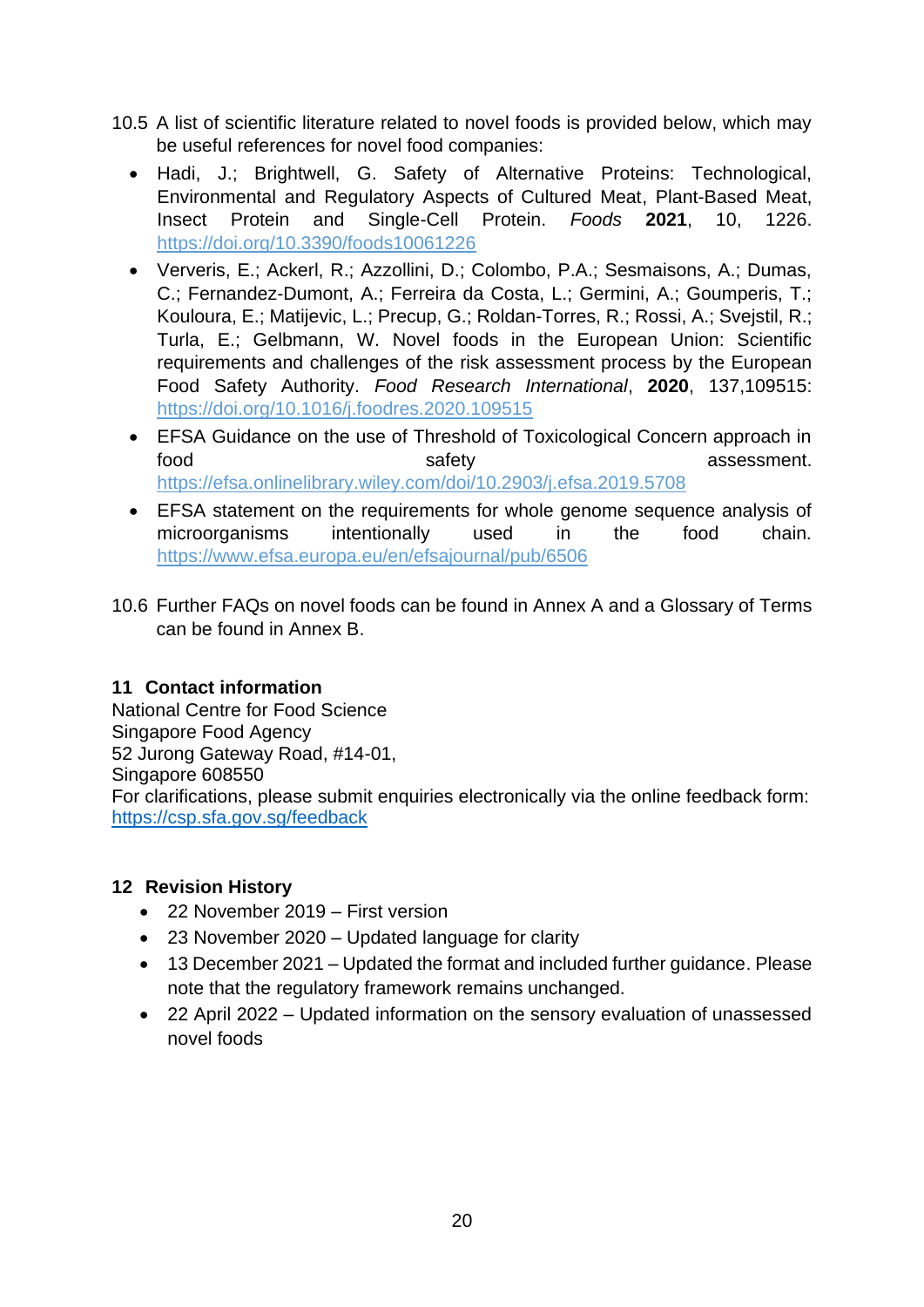#### **Annex A: FAQs for Novel Food companies**

Version: 22 Apr 2022

#### <span id="page-20-0"></span>**Overview**

Novel food companies are encouraged to engage with SFA to share information on their product and processes even at an early stage, as this will facilitate their regulatory pathway when they eventually submit their safety assessments for approval.

This set of FAQs, together with the main document, thus serves as a basis for further discussions between companies and SFA prior to the submission of safety assessments. The FAQs have been categorised in various sections for ease of reference:

- 1. Questions related to the submission process for novel food applications
- 2. Questions related to novel food safety assessments
- 3. Questions related to research on novel foods
- 4. Questions related to processes after approvals have been granted
- 5. Questions related to labelling

#### **1. Questions related to the submission process for novel food applications**

#### **Q1.1: Is the dossier and safety information shared with SFA kept confidential?**

Confidential information submitted by companies will be kept confidential and will not be shared outside of SFA. SFA employees are bound to the preservation of secrecy under [Section 34 of the Singapore Food Agency Act 2019.](https://sso.agc.gov.sg/Acts-Supp/11-2019/Published?DocDate=20190318&ProvIds=pr34-) In any event where information is required to be shared with external parties (for example to address media queries or to seek external scientific expertise), SFA will first seek companies' consent for the information to be shared. SFA encourages novel food companies to think from an early stage on which aspects of their safety assessment dossier would need to be kept confidential, as well as to make available non commercially sensitive information publicly wherever possible as this would help to build consumer trust in their products.

#### **Q1.2: Does a company need to be incorporated in Singapore to submit a novel food application?**

SFA does not require novel food applications to be submitted only from companies that are incorporated in Singapore, and we can also review submissions made by companies based outside of Singapore. Overseas novel food companies should note that novel foods that are manufactured outside of Singapore and which have been successfully undergone the review process and allowed for sale in Singapore would be subject to requirements for the import of food into Singapore. Traders who import food products into Singapore are required to obtain a relevant trader's licence or register with SFA and must be registered with the Accounting and Corporate Regulatory Authority (ACRA). More information on the Licensing and Registration of Traders is available at the following [website.](http://www.sfa.gov.sg/food-import-export/commercial-food-imports)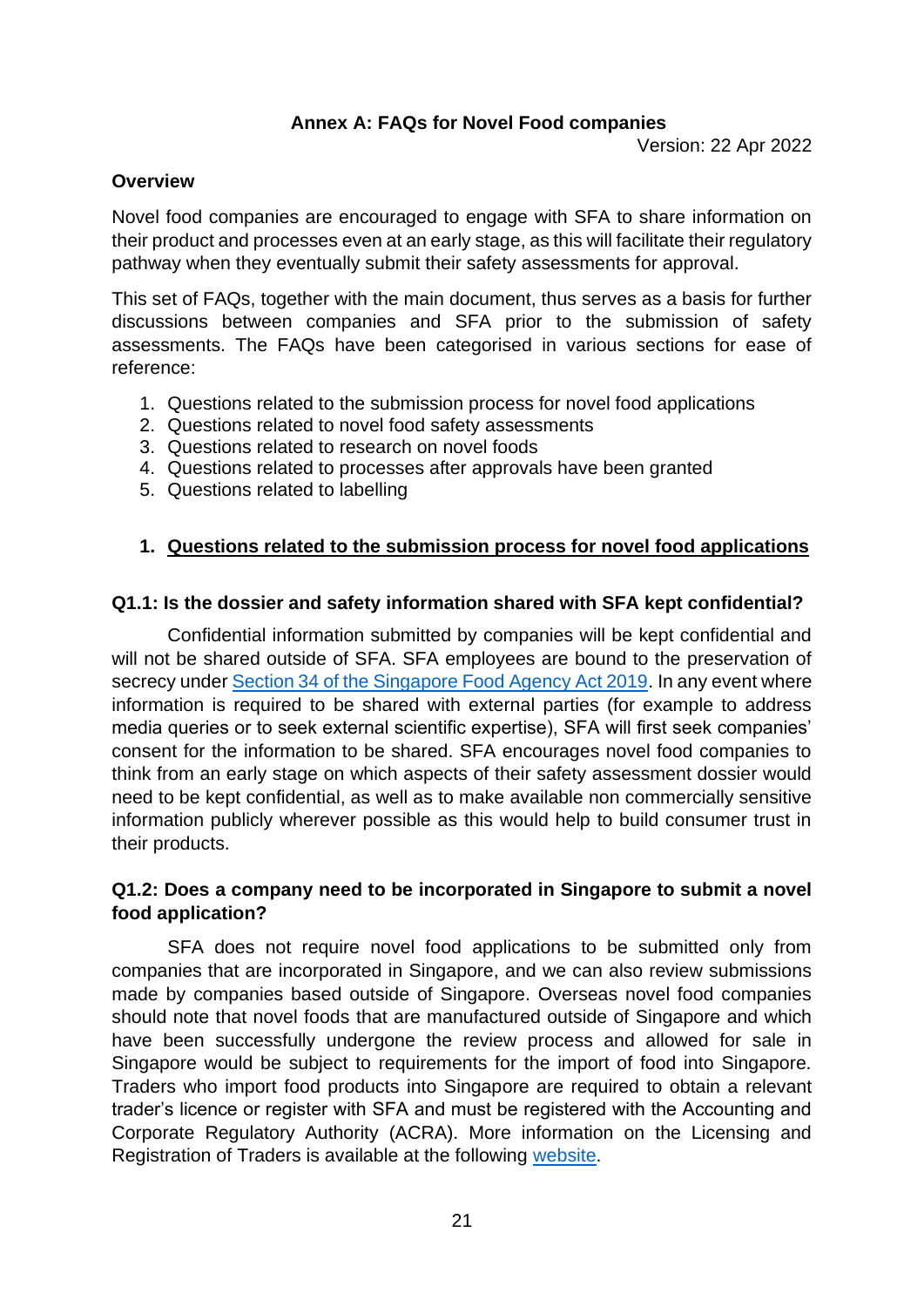#### **Q1.3: Can a company make a novel food application directly or should it be done through a regulatory consultant or law firm?**

Companies may submit novel food applications to SFA either directly or through service providers such as regulatory consultants or law firms.

#### **Q1.4: Is there a specific format for the safety assessment?**

 SFA currently does not have a specified format for safety assessment. If applicants have submitted safety assessments to other overseas regulatory agencies that are conducted in accordance with the following reference documents, SFA would be able to initiate the evaluation by reviewing these submissions.

- US FDA [Guidance for Industry and Other Stakeholders, Redbook 2000](https://www.fda.gov/regulatory-information/search-fda-guidance-documents/guidance-industry-and-other-stakeholders-redbook-2000)  [Toxicological Principles for the Safety Assessment of Food Ingredients](https://www.fda.gov/regulatory-information/search-fda-guidance-documents/guidance-industry-and-other-stakeholders-redbook-2000)<sup>19</sup>
- US FDA [Guidance for Industry: Summary Table of Recommended Toxicological](https://www.fda.gov/regulatory-information/search-fda-guidance-documents/guidance-industry-summary-table-recommended-toxicological-testing-additives-used-food)  [Testing for Additives Used in Food](https://www.fda.gov/regulatory-information/search-fda-guidance-documents/guidance-industry-summary-table-recommended-toxicological-testing-additives-used-food)<sup>20</sup>
- EFSA [Guidance for submission for food additive evaluations](https://www.efsa.europa.eu/en/efsajournal/pub/2760)<sup>21</sup>
- FAO/WHO [Environmental Health Criteria 240 -](https://www.who.int/publications/i/item/9789241572408) Principles and Methods for the [Risk Assessment of Chemicals in Food](https://www.who.int/publications/i/item/9789241572408)<sup>22</sup>
- EFSA [Guidance on the preparation and submission of an application for](https://www.efsa.europa.eu/en/efsajournal/pub/6555)  [authorisation of a novel food in the context of Regulation \(EU\) 2015/2283](https://www.efsa.europa.eu/en/efsajournal/pub/6555)<sup>23</sup>

#### **Q1.5: How long does it take for SFA to issue a decision?**

SFA estimates that the review of safety assessment dossiers submitted by companies will take about 9-12 months. However, this timeline assumes that the safety assessment dossier is complete with no further need for questions or clarifications from SFA. As this is generally not the case, it is important for companies to engage in pre-submission consultations with SFA. As part of these pre-submission consultations, SFA encourages companies to provide parts of their safety assessment dossier in phases for early discussion and opportunity to seek clarifications.

## **2. Questions related to novel food safety assessments**

## **Q2.1: Can SFA share what requirements are needed for testing of novel foods?**

There is no one-size-fits-all approach to the testing novel foods and companies should adopt effective testing strategies based on their understanding of the hazards that may be present in their novel foods. Where possible, companies should ensure that that testing is conducted in accordance with principles of Good Laboratory Practices (GLP). The methodologies should also be validated to international standard such as ISO/IEC 17025 or its equivalent and published in the scientific literature, and applicant should therefore include references to these methods. Useful resources include but are not limited to the official testing methods for chemical and microbiological hazards listed under the *[Official Methods of Analysis](https://www.aoac.org/official-methods-of-analysis-21st-edition-2019/)* published by the Association of Official Agricultural Chemists (AOAC)<sup>1</sup>, Pharmacopoeia methods (e.g. [British Pharmacopoeia](https://www.pharmacopoeia.com/)<sup>2</sup>, [European Pharmacopoeia](https://www.edqm.eu/en/european-pharmacopoeia-ph-eur-10th-edition)<sup>3</sup>), and international guidelines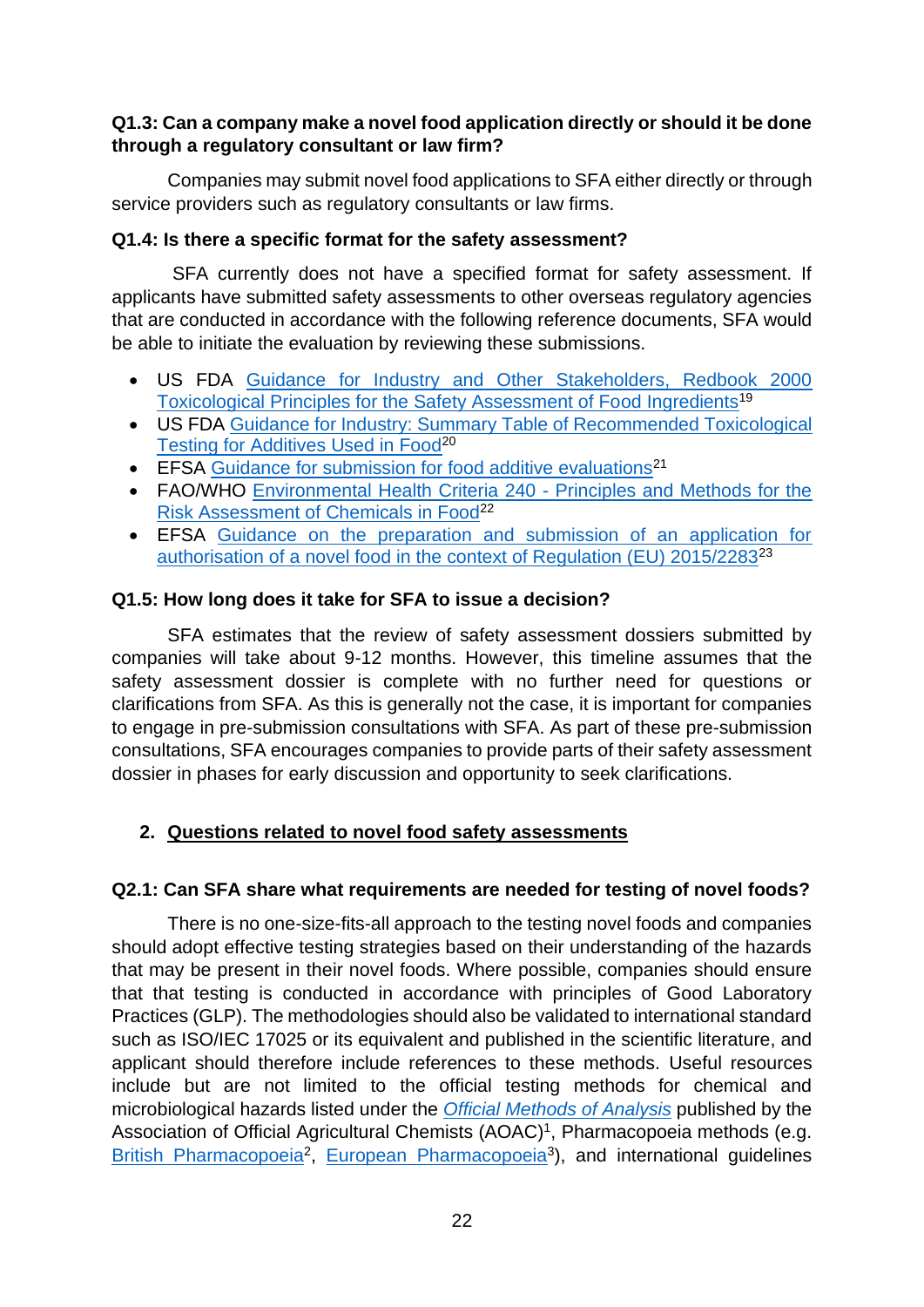such as those published by the [Organisation for Economic Co-operation and](https://www.oecd.org/chemicalsafety/testing/oecdguidelinesforthetestingofchemicals.htm)  [Development \(OECD\).](https://www.oecd.org/chemicalsafety/testing/oecdguidelinesforthetestingofchemicals.htm)

Companies that require the use of in-house/novel testing methods will need to send details of the testing method, accreditation status of testing method (if available) and the validation results to SFA, for evaluation of the scientific robustness, accuracy, precision, and sensitivity of the method.

#### **Q2.2: How many batches are required to be tested to generate the data needed to provide product specifications?**

SFA does not prescribe a specific requirement for the number of batches to be tested. Applications will be considered if the companies have demonstrated that the study design is statistically sound. Nevertheless, we observe that companies typically provide data from 3 or 5 non-consecutive batches of the end-product as an indication of reproducibility.

#### **Q2.3: Do companies need to provide data to justify proposed shelf-life in the safety dossier?**

SFA currently does not require novel food companies to include stability data to be submitted at the point of novel food application, however as with any other food, the data should be made available on demand to SFA once the novel food has been reviewed and allowed for sale in Singapore.

## **Q2.4: Is the mode of sale a consideration in SFA's approval process?**

No, the mode of sale is a commercial decision to be made by the companies. SFA requires novel food companies to fully describe the intended use and proposed use levels of the novel food.

## **Q2.5: When would SFA expect that a company provide an update to their original safety assessment if there are changes made to the manufacturing process of a novel food that has been assessed and allowed for sale?**

Novel food companies should inform and seek SFA's agreement if changes are made to the manufacturing process of novel foods that may affect the validity of the original safety assessment submitted to SFA. For example, for cultured meat companies, changes in input materials such as cell-lines or culture media components should be notified to SFA before products made using the updated manufacturing process are sold on the market. Similarly, companies that intend to expand the scope of intended use of their novel food should seek SFA's agreement to ensure that the expanded exposure to the novel food is safe for consumers.

## **Q2.6: Are the outcomes of novel food safety assessments applicable for similar novel foods produced by other companies?**

No, the outcomes of novel food safety assessments are specific to the materials and manufacturing processes described within each safety assessment. Different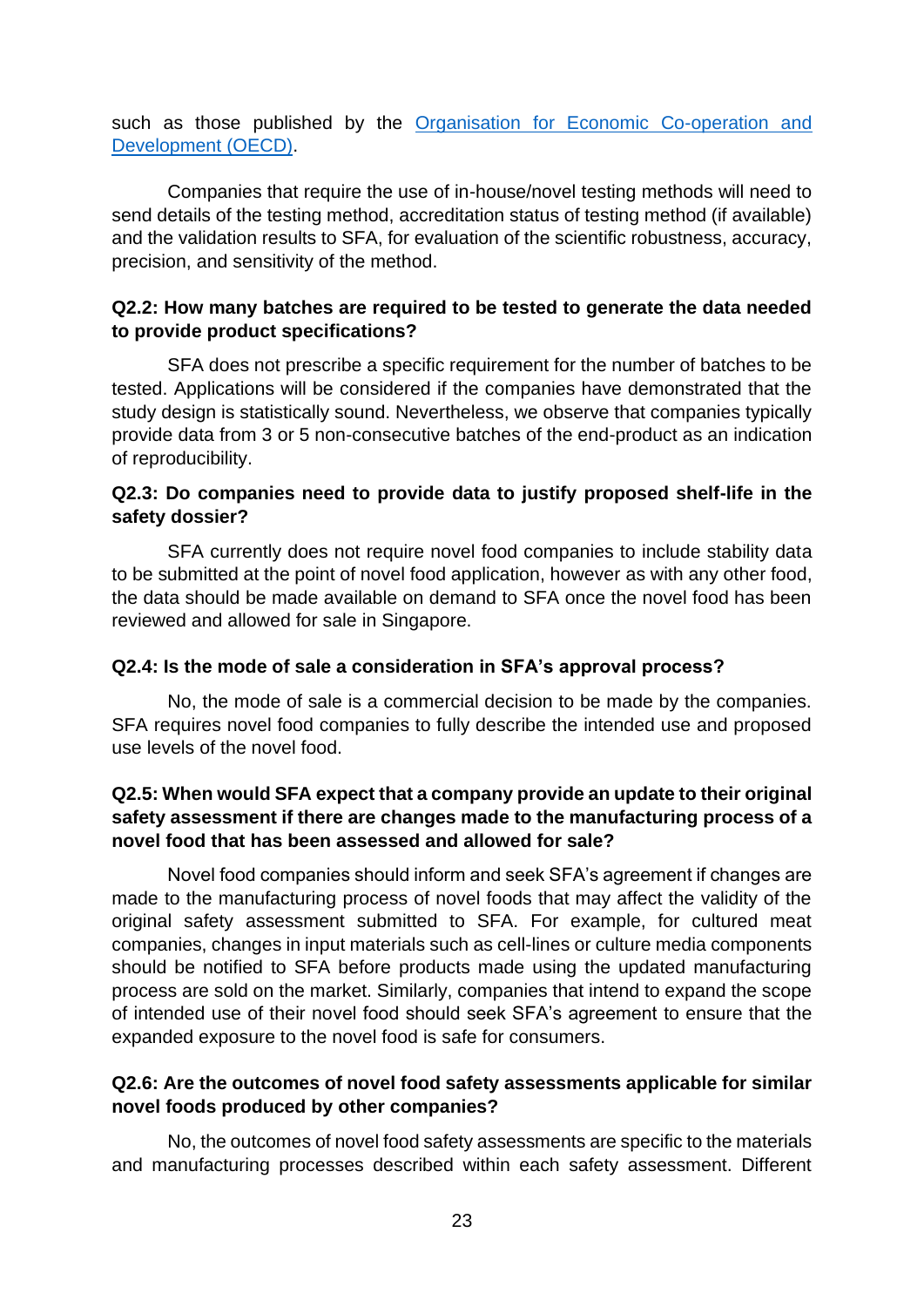companies could be using completely different materials and processes in the production of their novel foods, and should conduct their own safety assessments, even if they may be producing a similar novel food.

#### **Q2.7: What is SFA's stance on the use of genetically modified cells to produce novel foods (including cultured meat)?**

 GM foods which are approved by SFA following a safety assessment process may be sold in Singapore. Therefore, it is possible for applicants to make use of GM organisms to produce novel foods and SFA has already assessed and approved some examples of such food for sale. When assessing such novel foods produced from GM microorganisms, SFA takes reference from the Codex guidelines on conduct of food safety assessment of foods produced using recombinant DNA microorganisms  $(CAC/GL$  46-2003)<sup>19</sup> or DNA animals  $(CAC/GL$  68-2008)<sup>20</sup>. If the GM organism is present in the finished food product, the food itself would be subject to review of Genetic Modification Advisory Committee of Singapore (GMAC).

 The following information should be submitted for safety assessment if GM organisms/microorganisms are used for novel food production:

- (i) Detailed procedures of the genetic modification process.
- (ii) An evaluation of whether genetic modification would give rise to any significant changes resulting in additional food safety hazards (e.g. presence of toxins or allergens) that need to be addressed. This includes the genetic stability of the production strain.
- (iii) Risk assessment and risk management measures to address food safety hazards present or introduced due to (i).
- (iv)Safety information of the host/recipient strain (e.g. Whole Genome Sequencing and proteomics data to investigate whether genes are known to produce toxins, any toxins produced).
- (v) Genome characterization to determine the absence of virulence-related genes, antibiotic resistances and their potential horizontal transfer, and other potentially adverse metabolic features such as toxin production.
- (vi)Any documented history of use with absence of adverse effects to human health.

## **Q2.8: What safety information would SFA require in a safety assessment for cultured meat?**

SFA has published the information that would be required in a safety assessment for cultured meats on [SFA's website.](https://www.sfa.gov.sg/docs/default-source/food-import-and-export/Requirements-on-safety-assessment-of-novel-foods_23-Nov-2020.pdf) In general, the safety assessment should include information on the identity and genetic stability and purity of the cell culture during the manufacturing process, information on the identity and purity of all inputs used (such as culture media components and scaffolding materials), as well as possible hazards arising from the manufacturing process.

#### **Q2.9: What are SFA's considerations on establishing the safety of cell-lines?**

SFA requires companies to be able to provide information on the identity and source of their cell-lines as well as to describe the modifications and adaptions made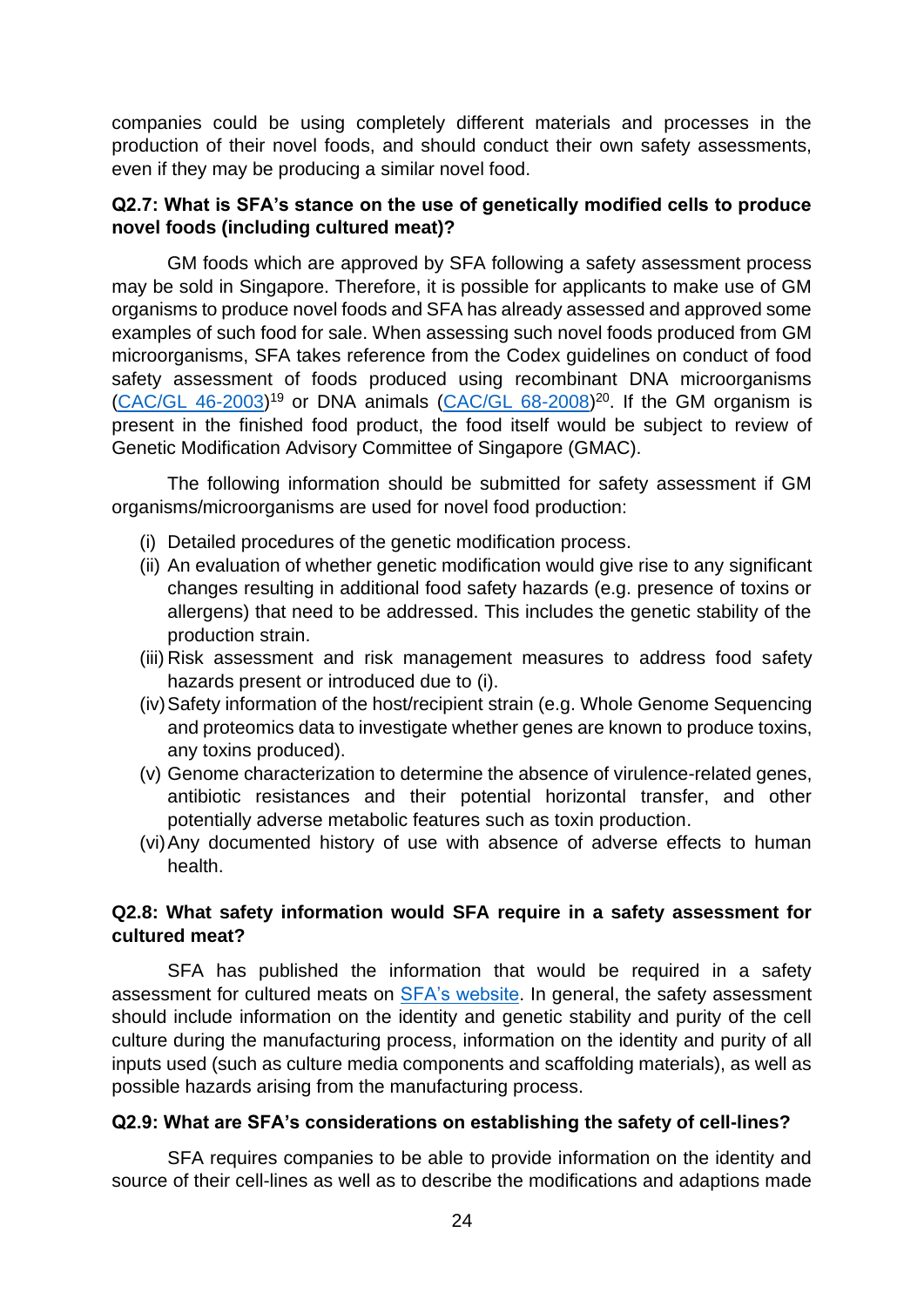to the cell lines, and how these relate to the expression of substances that may result in food safety risk.

For example, certain species of fungi and shellfish are known to be of a higher risk of containing mycotoxins and marine biotoxins respectively. Companies using celllines derived from these species should include information to demonstrate that the respective potential food safety hazards do not cause food safety concerns in their novel food product. This information may include (but are not limited to) genomic, transcriptomic, or proteomic analyses. Companies should also inform SFA of any measures that could be implemented to mitigate these risks.

#### **Q2.10: Does SFA have any guidance on biopsy collection - should companies be following regulations that apply to meat from slaughterhouses?**

Whether or not biopsies are taken to establish the cell-line, SFA requires companies to be able to provide information on the identity and source of their cell lines as well as to describe the modifications and adaptions made to the cell lines, and how these relate to the expression of substances that may result in food safety risk. If biopsies are taken from food animals, SFA would require companies to demonstrate that they comply with Singapore's animal health and food safety requirements.

#### **Q2.11: What are SFA's considerations on establishing the safety of culture media components?**

 SFA requires companies to provide the identities and purity information on individual components in culture media used, and whether these culture media components are expected to remain in the finished cultured meat product or will be removed completely. Where possible, culture media components used should conform with purity specifications recommended by the [British Pharmacopoeia](https://www.pharmacopoeia.com/)<sup>2</sup>, [European Pharmacopoeia](https://www.edqm.eu/en/european-pharmacopoeia-ph-eur-10th-edition)<sup>3</sup>, Joint FAO/WHO Expert Committee on Food Additives [\(JECFA\)](https://www.fao.org/food/food-safety-quality/scientific-advice/jecfa/jecfa-additives/en/)<sup>4</sup> or **Food Chemical Codex<sup>5</sup>. Companies can establish the safety of culture** media components that are not known to be used in food by: (1) demonstrating that no residue or the culture media component remained in the cultured meat; (2) comparing levels of the culture media component in cultured meat to levels of the same compound where naturally found in conventionally grown meat; and (3) by comparing levels of the culture media component in cultured meat to available toxicity data for the same compound, taking into consideration the intended use levels of the cultured meat.

#### **Q2.12: What is SFA's stance on requiring cultured meat companies to have in place food safety management systems (e.g. HACCP)? Are current GMP according to US regulations adequate, and is the implementation of Good Cell Culture Practice (GCCP) recommended/required?**

Food safety management systems are important because they help companies to prioritise and control potential food safety hazards which could be introduced during food production. Hence, SFA expects cultured meat companies to put in place food safety management systems such as Hazard Analysis Critical Control Point (HACCP) plans to identify and document the possible food safety hazards and their corresponding mitigation steps for the manufacture of their cultured meat products.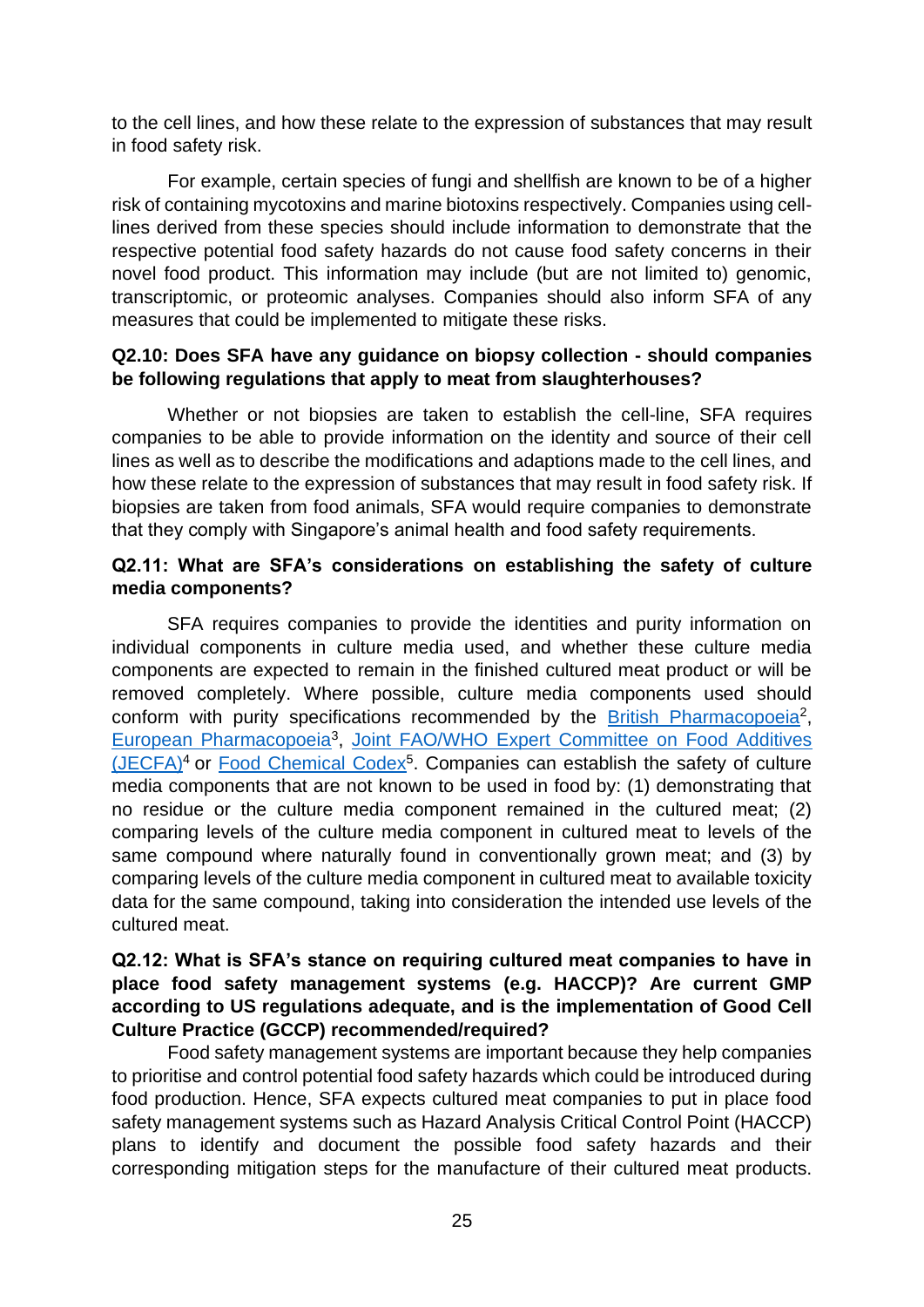SFA does not specify requirements for companies to adopt specific types of food safety management systems.

Some possible critical control points which companies may consider include:

- Maintaining physical parameters (e.g. Temperature, Pressure, Humidity) in the bioreactor during cultured meat production to reduce the risks of unintended side reactions.
- Ensuring aseptic conditions during cell proliferation, scaffolding and extraction stages of cultured meat production to prevent potential microbiological contamination.
- End-point testing and/or risk assessment of the novel food product for chemical, microbiological, and physical food safety hazards.

## **Q2.13: What are the steps involved in importing cultured meat or inputs for production of cultured meat into Singapore? Are there specific requirements to be met (e.g. testing) at point of import?**

SFA recognises that the production of cultured meat is still a nascent industry in most countries. To ensure a high level of assurance of the safety of cultured meat in Singapore, SFA requires cultured meat companies who have successfully undergone the review process and who are allowed to sell cultured meat in Singapore to conduct testing on each consignment of cultured meat shipped to Singapore. The parameters included for testing would depend on the specific hazards identified in the individual safety assessments submitted by companies. The food must meet the food safety requirements and limits set out in [Singapore Food Regulations.](https://sso.agc.gov.sg/SL/SFA1973-RG1)

**Q2.14 SFA regulates the levels of various mycotoxins (e.g. Aflatoxins, DON, Ochratoxin A, Patulin, Fumonisins and Zearalenone). If my company is using filamentous fungi, there could be a lot more mycotoxins of concern, e.g. derivatives, masked mycotoxins. In that case, how should my company decide what to test for? Similarly, can I exclude mycotoxins which are not reported to have been produced by the type of food product I am developing?**

 Your company should consult the available literature to review the types of mycotoxins reported to be produced by the microorganisms. Your company should also reference to any reported NOAEL or health-based guidance values when performing safety assessments for such mycotoxins. Please substantiate in the safety assessment on why your novel food product is unlikely to produce certain types of mycotoxins to justify its omission from food safety tests. Note that it is the company's responsibility to ensure that their novel food product complies with the Singapore Food Regulations.

**Q2.15: Is it necessary for my company to test for pesticides that are used in growing the raw materials and are reported to be commonly present in the raw materials, which may potentially end up in the fermented food that my company is developing?**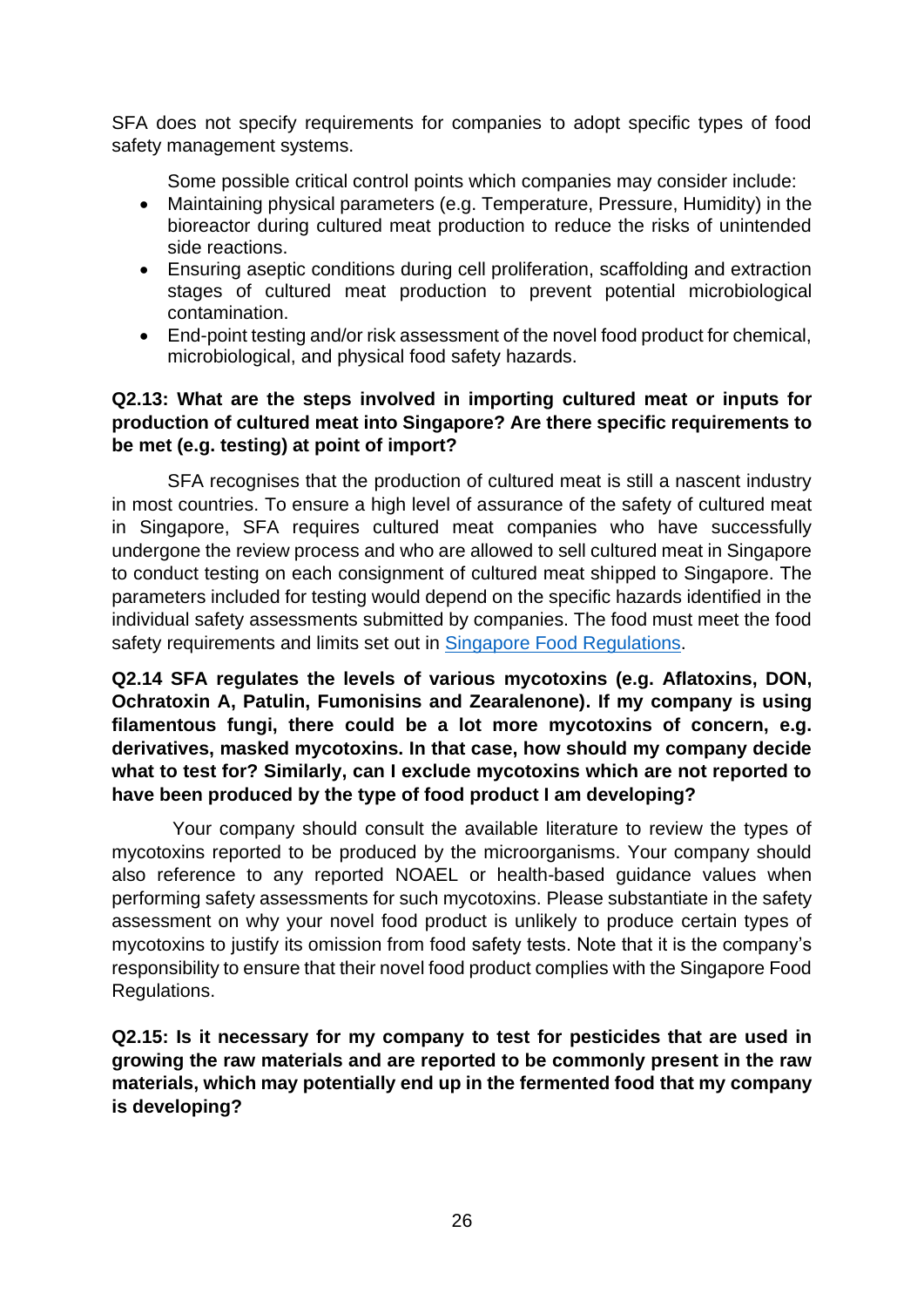It is likely that your company would need to test for such pesticides and perform a risk assessment to demonstrate that they do not pose a safety concern arising from the consumption of the fermented food you are developing.

## **3. Questions related to research on novel foods**

#### **Q3.1: Do companies require regulatory approval at the research stage?**

No approval is required from SFA for research on novel foods and novel food ingredients. Novel food and novel food ingredients that are under research and have not received pre-market regulatory approval from SFA should not be made available for sale.

#### **Q3.2: Is tasting of novel food that has yet to undergo safety assessment allowed?**

Novel foods that have yet to undergo safety assessment should not be offered for consumption for the purpose of advertisement or in furtherance of any trade or business. Companies that are found to have offered unassessed novel foods for consumption for the purpose of advertisement or in furtherance of any trade or business may be subject to enforcement actions under the Sale of Food Act.

Companies and research institutes conducting research and development of their novel foods may need to conduct sensory evaluation studies of unassessed novel foods as part of the novel food R&D process, and to demonstrate that the novel foods meet the requirements of potential clients and investors. Such sensory evaluation studies are allowed under the following conditions:

- (i) The purpose of the tasting is not to advertise or generate publicity or business.
- (ii) The company or researcher conducting the tasting should ensure that the tasting would be safe even though there is no approval for the novel food. Where available, researchers should comply with their respective internal Institutional Review Board (IRB) requirements.
- (iii) The company or researcher conducting the tasting should ensure that persons involved in the tasting are aware that the food has not been allowed for sale and are informed of the risks.
- (iv) The company or researcher conducting the tasting should ensure traceability (e.g. keeping records of the tasters) in the event of any incident.
- (v) The studies are to be conducted in a non-food service facility designed for sensory evaluation R&D (e.g. test kitchens, IHLs, RIs).

## **4. Questions related to processes after approvals have been granted**

#### **Q4.1: Does SFA require companies to provide periodic updates after a novel food has been allowed for sale as part of food safety assurance?**

SFA does not require novel food companies to provide updates on a periodic basis after they have successfully undergone the review process. Food safety assurance is achieved through documentation, attestations, and testing. For higher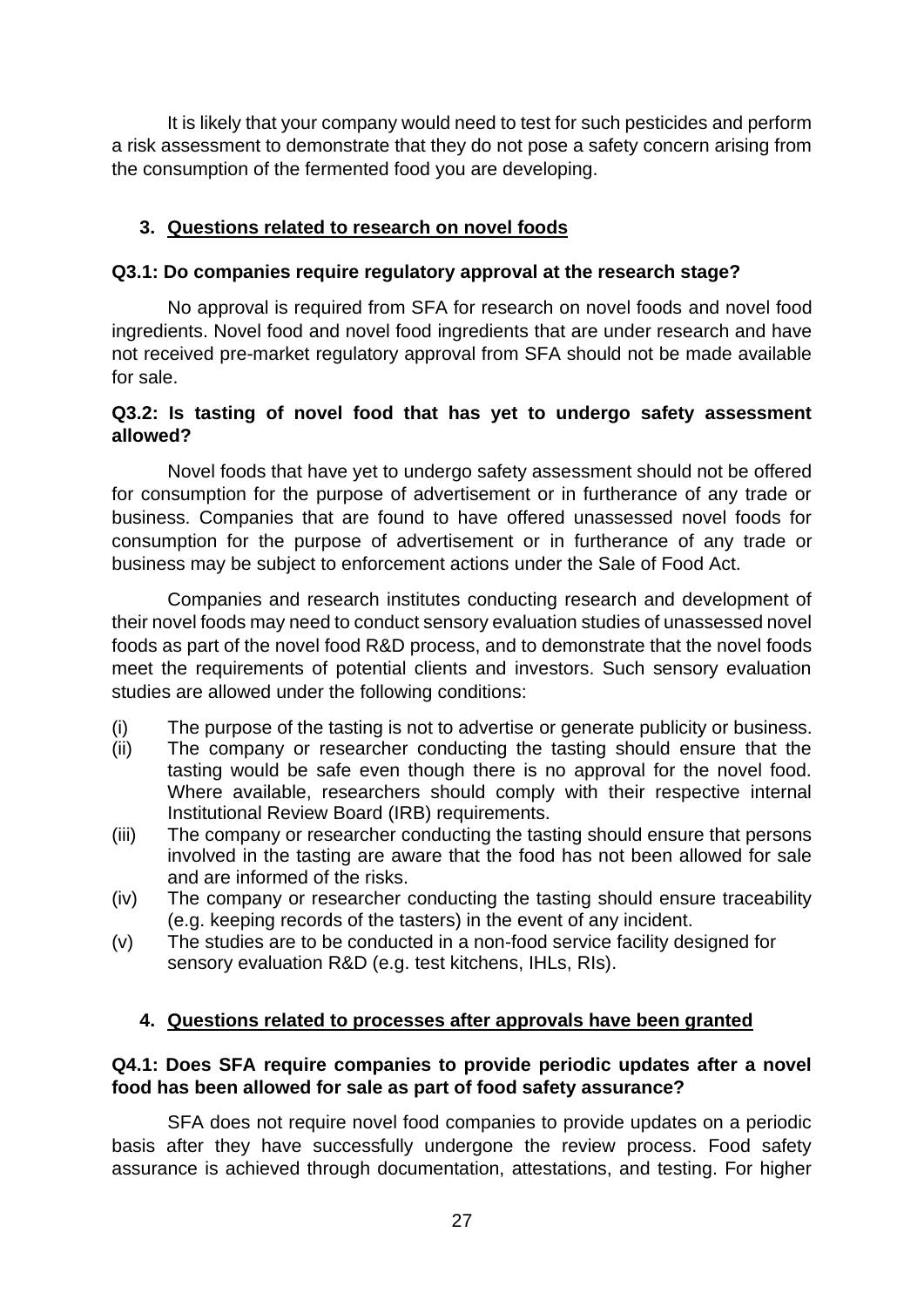risk food products, they are subjected to SFA's source accreditation program, which involves visiting the food establishment for checks. If novel food manufacturing activities are performed in Singapore, companies are required to obtain a license from SFA to set up the food manufacturing facilities to do so. The facilities, production processes and novel food products manufactured will be subject to SFA's inspection, sampling, and food safety testing programmes.

Novel food companies that have updated their manufacturing processes are expected to inform SFA of the changes.

## **Q4.2: Will SFA make approvals of novel foods public?**

 Currently, SFA does not publish approvals to the public domain. Companies wishing to make SFA's approval public and mention SFA in the accompanying press release or materials are encouraged to send SFA a draft for our review before releasing them to the public.

## **5. Questions related to labelling**

#### **Q5.1: What are the labelling requirements for cultured meat, when retailed in packaged/unpackaged formats?**

Companies selling pre-packed alternative proteins (including cultured meat) are required to label the product packaging with suitable qualifying terms such as "cultured" or "cell-based" to indicate their true nature. Similarly, food establishments selling non prepacked foods are required to clearly communicate to their customers on the true nature of their food sold. For example, misrepresenting cultured meat as conventionally produced meat will not be allowed.

## **6. Other questions on novel foods**

## **Q6.1: What are the types of support available to novel food companies?**

 The Singapore Government offers support in various areas for novel food companies. Details of the support and contact information of the respective officers are available below:

## **(i) Financial support**

 Start-ups can work with Enterprise Singapore (ESG) or Economic Development Board (EDB) to explore potential support mechanism to finance their ventures into the Alternative protein space.

ESG: Phil Teoh [\(Phil\\_TEOH@enterprisesg.gov.sg\)](mailto:Phil_TEOH@enterprisesg.gov.sg)

EDB: Ho Li Ting [\(ho\\_li\\_ting@edb.gov.sg\)](mailto:ho_li_ting@edb.gov.sg)

## **(ii) Regulatory Support**

 Start-ups can work with Future Ready Food Safety Hub (FRESH), a tri-partite joint initiative by the Singapore Food Agency (SFA), Nanyang Technological University (NTU) and Agency for Science, Technology and Research (A\*STAR, to develop and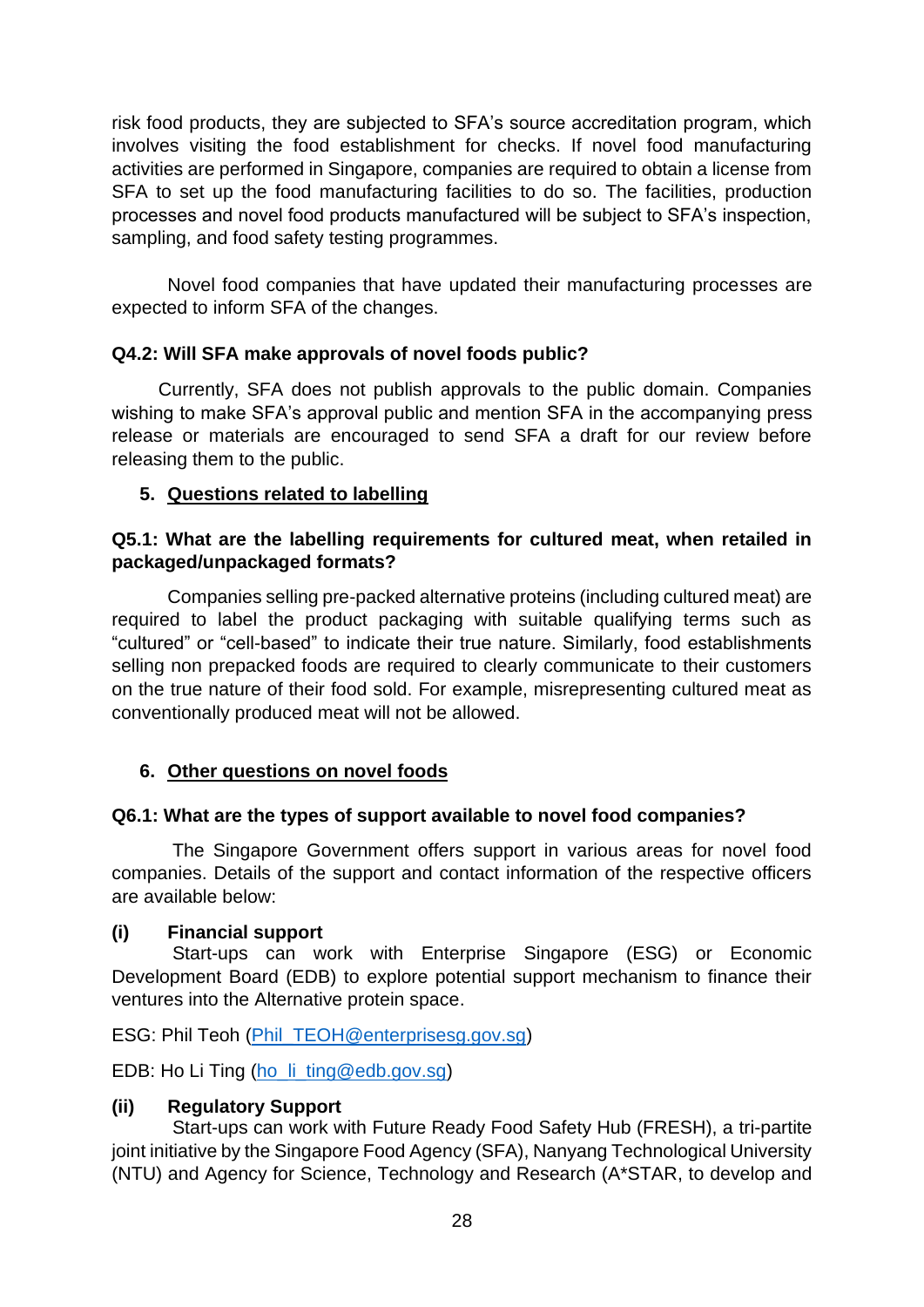understand the food safety tests for novel foods the). The company's profile and core capabilities can be found at https://www.ntu.edu.sg/fresh.

FRESH: Colin Lim [\(colin.lim@ntu.edu.sg\)](mailto:colin.lim@ntu.edu.sg)

## **(iii) Technical Support**

 Start-ups can work with CRISP, a program dedicated to support alternative protein companies, based in A\*STAR, Singapore's nation research agency. Start-ups can seek support in a variety of channels from culture development or cell-line selection, to name a few.

CRISP Meats: Michelle Chan [\(Michelle\\_Chan\\_Cai\\_Hong\\_from.tp@bti.a-star.edu.sg\)](mailto:Michelle_Chan_Cai_Hong_from.tp@bti.a-star.edu.sg)

## **(iv) Infrastructure Support**

 For start-ups keen to start a facility in Singapore, whether a lab facility, a pilot scale facility or even a commercial facility, SFA will be able to link you up to the right points of contact, who can offer a range of support mechanisms.

SFA: Zhiqi Wang [\(Wang\\_Zhiqi@sfa.gov.sg\)](mailto:Wang_Zhiqi@sfa.gov.sg)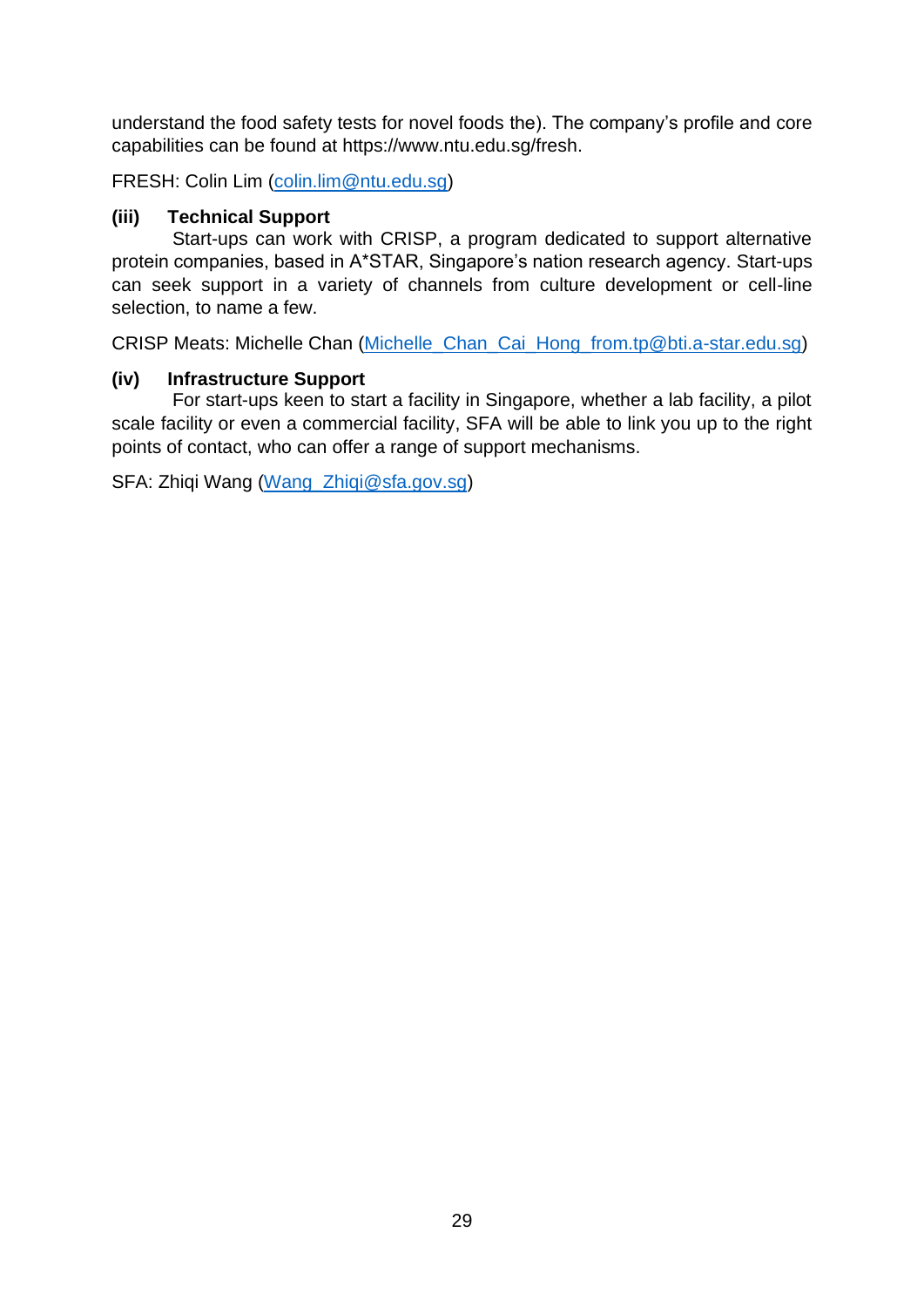## **Annex B: Glossary of Terms**

<span id="page-29-0"></span>ADME: An abbreviation for "absorption, distribution, metabolism and excretion", the four key processes which describe how drugs and chemicals get into the body, what happens to them while they are there, and how they are eliminated.

Contaminant: Any substance occurring in foodstuffs that was not added intentionally. Contaminants can arise from packaging, food processing and transportation, farming practices or the use of animal medicines. The term does not include contamination from insects or rodents.

Cross reactivity: A situation where an allergic reaction to one substance also leads to an allergic reaction to another substance. This is usually because the allergens (e.g. peanuts and tree nuts) possess similar characteristics which trigger the body's immune defences.

Dietary exposure: For the purposes of risk assessment, measurement of the amount of a substance consumed by a person or animal in their diet that is intentionally added or unintentionally present (e.g. a nutrient, additive or pesticide).

Exposure assessment: The qualitative and/or quantitative evaluation of the likely intake of biological, chemical, and physical agents via food as well as exposures from other sources if relevant.

Food safety hazard: A biological, chemical, or physical agent in, or condition of, food with the potential to cause an adverse health effect.

Hazard identification: The identification of biological, chemical, and physical agents capable of causing adverse health effects and which may be present in a particular food or group of foods.

Hazard characterisation: The qualitative and/or quantitative evaluation of the nature of the adverse health effects associated with biological, chemical, and physical agents which may be present in food. For chemical agents, a dose-response assessment should be performed. For biological or physical agents, a dose-response assessment should be performed if the data are obtainable.

Health Based Guidance Value: A guidance value on the safe consumption of substances that considers current safety data, uncertainties in these data, and the likely duration of consumption. Examples include:

Acceptable daily intake: An estimate of the amount of a substance in food or drinking water that can be consumed daily over a lifetime without presenting an appreciable risk to health. It is usually expressed as milligrams of the substance per kilogram of body weight and applies to chemical substances such as food additives, pesticide residues and veterinary drugs.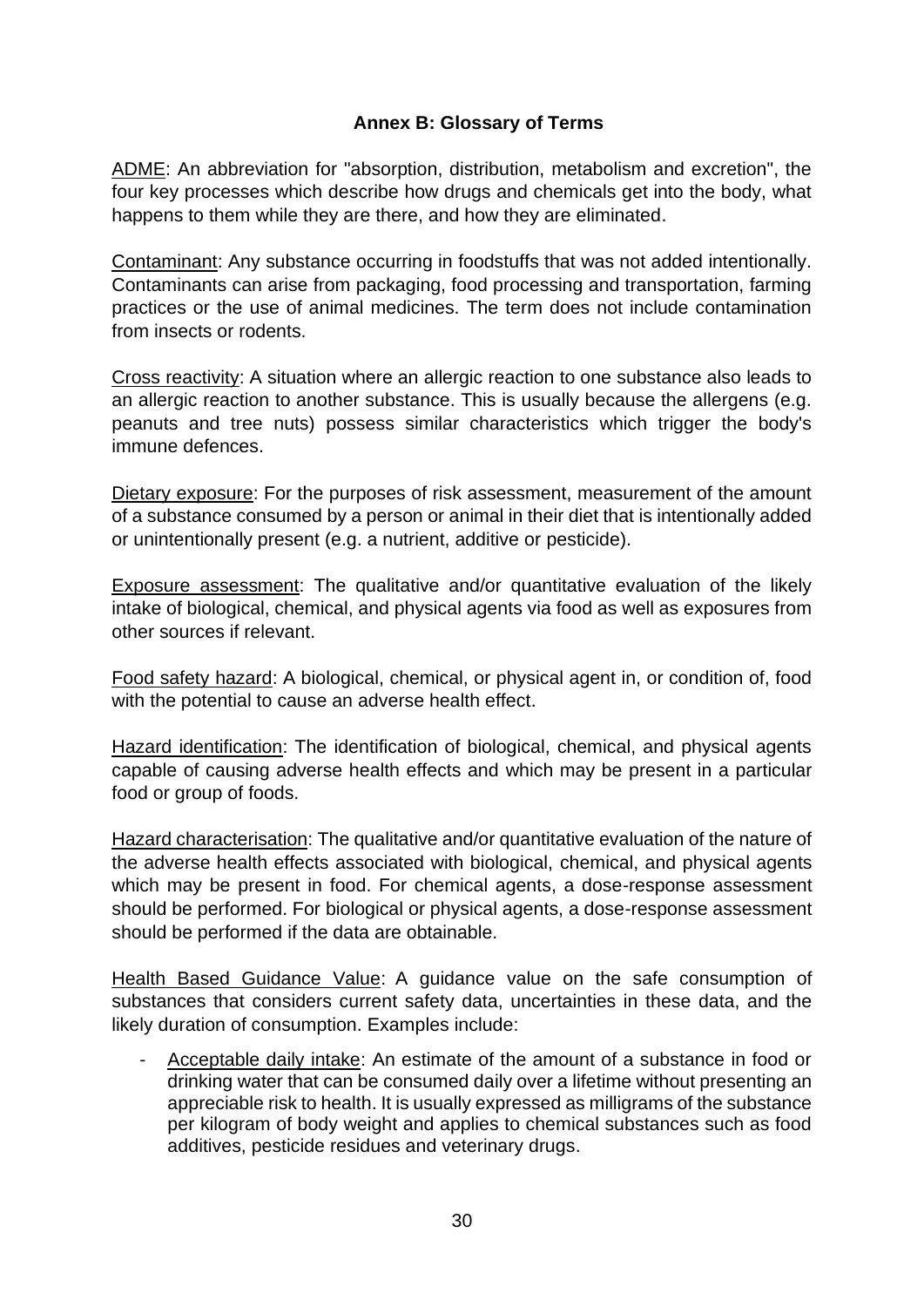- Tolerable daily intake: An estimate of the amount of a substance in food or drinking water which is not added deliberately (e.g contaminants) and which can be consumed over a lifetime without presenting an appreciable risk to health.
- Tolerable weekly intake: The maximum intake of substances in food, such as nutrients or contaminants, that can be consumed weekly over a lifetime without risking adverse health effects.

Limit of Detection (LOD): The lowest concentration of a substance that can be detected using standard tests, but which is too small to be measured with certainty.

Limit of Quantitation (LOQ): The lowest concentration of a substance that can be measured with certainty using standard tests.

Risk: A function of the probability of an adverse health effect and the severity of that effect, consequential to a hazard(s) in food.

Risk assessment: A scientifically based process consisting of hazard identification, hazard characterization, exposure assessment, and risk characterization.

Risk characterisation: The qualitative and/or quantitative estimation, including attendant uncertainties, of the probability of occurrence and severity of known or potential adverse health effects in a given population based on hazard identification, hazard characterization and exposure assessment.

Weight of evidence: A process in which all the evidence relating to a decision is evaluated based on its strength and quality.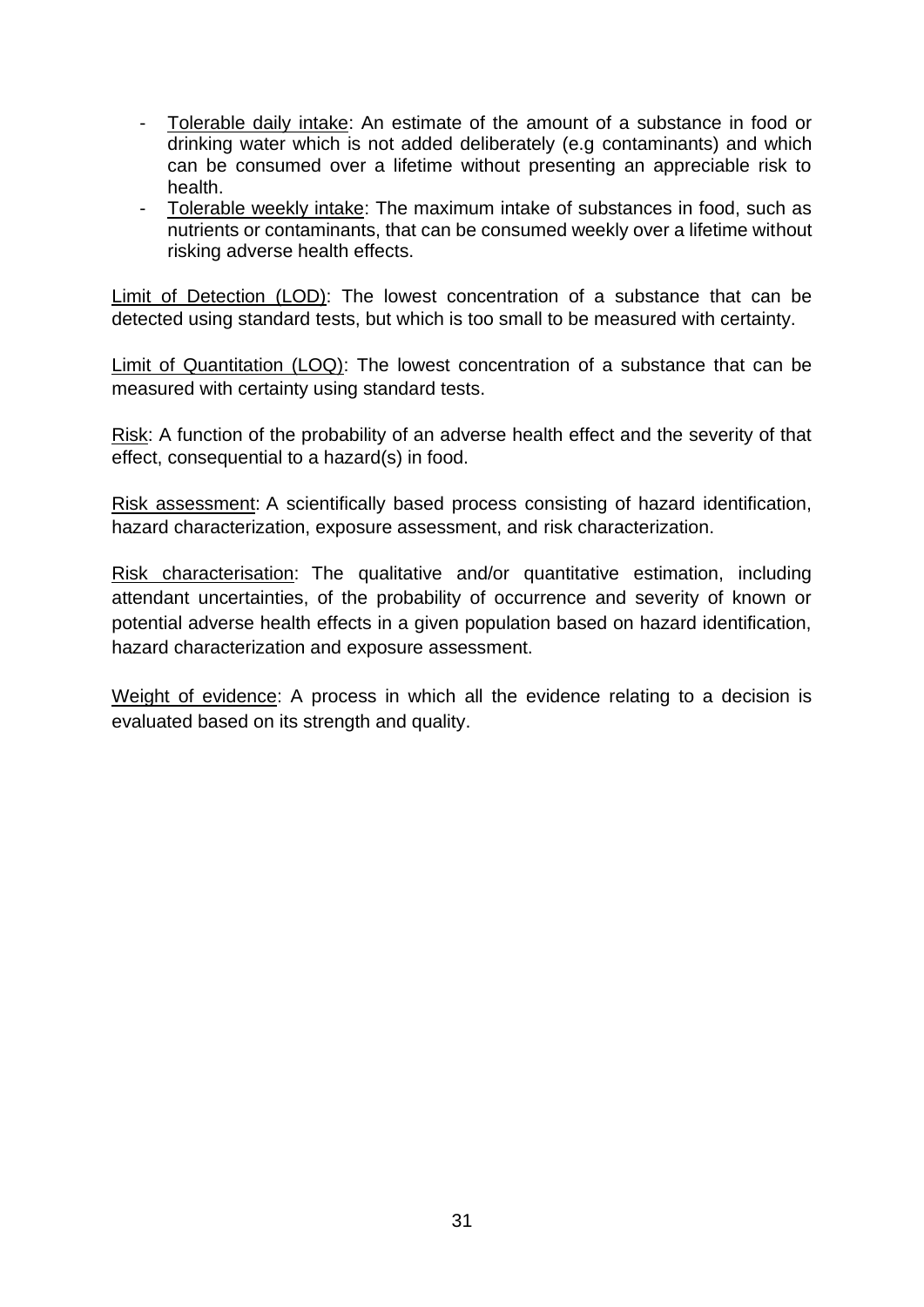## **References:**

- 1. Latimer, G. (2019). *Official Methods of Analysis of AOAC International* (21st ed.). AOAC International.
- 2. BRITISH PHARMACOPOEIA COMMISSION. (2021). *BRITISH PHARMACOPOEIA 2022 [COMPLETE EDITIONPRINT + DOWNLOAD + ONLINE ACCESS]*. STATIONERY OFFICE BOOKS.
- 3. Council of Europe. (2016). *European Pharmacopoeia* (10th ed.).
- 4. *Food safety and quality: jecfa-additives*. Fao.org. Retrieved 29 November 2021, from [https://www.fao.org/food/food-safety-quality/scientific-advice/jecfa/jecfa](https://www.fao.org/food/food-safety-quality/scientific-advice/jecfa/jecfa-additives/en/)[additives/en/.](https://www.fao.org/food/food-safety-quality/scientific-advice/jecfa/jecfa-additives/en/)
- 5. National Academy Press. (2020). *Food chemicals codex* (12th ed.).
- 6. Hardy, A., Benford, D., Halldorsson, T., Jeger, M., Knutsen, H., & More, S. et al. (2017). Guidance on the use of the weight of evidence approach in scientific assessments. *EFSA Journal*, *15*(8).<https://doi.org/10.2903/j.efsa.2017.4971>
- 7. Becker, R., Plunkett, L., Borzelleca, J., & Kaplan, A. (2007). Tiered toxicity testing: Evaluation of toxicity-based decision triggers for human health hazard characterization. *Food And Chemical Toxicology*, *45*(12), 2454-2469. <https://doi.org/10.1016/j.fct.2007.05.030>
- 8. OECD. (2006). *OECD Guidelines for the Testing of Chemicals*. Organisation for Economic Co-operation and Development.
- 9. Center for Food Safety and Applied Nutrition, U.S. Food and Drug Administration, Dept. of Health and Human Services, Guidance for industry: Summary table of recommended toxicological testing for additives used in food (2006). College Park, MD
- 10.Guidance for submission for food additive evaluations. (2012). *EFSA Journal, 10*(7). https://doi.org/10.2903/j.efsa.2012.2760
- 11.Scientific Opinion on the assessment of allergenicity of GM plants and microorganisms and derived food and feed. (2010), *8*(7), 1700. <https://doi.org/10.2903/j.efsa.2010.1700>
- 12.*FARRP Databases | FARRP | Nebraska*. Farrp.unl.edu. Retrieved 29 November 2021, from [https://farrp.unl.edu/resources/farrp-databases.](https://farrp.unl.edu/resources/farrp-databases)
- 13.*WHO/IUIS Allergen Nomenclature Home Page*. Allergen.org. Retrieved 29 November 2021, from [http://allergen.org/.](http://allergen.org/)
- 14.*Allergome*. Allergome.org. Retrieved 29 November 2021, from http://www.allergome.org.
- 15.*Pfam: Home page*. Pfam.xfam.org. Retrieved 29 November 2021, from http://pfam.xfam.org/.
- 16.*AllFam - The database of allergen families - Start Page*. Meduniwien.ac.at. Retrieved 29 November 2021, from http://www.meduniwien.ac.at/allfam/.
- 17.Ivanciuc, O. *SDAP : Structural Database of Allergenic Proteins*. Fermi.utmb.edu. Retrieved 29 November 2021, from https://fermi.utmb.edu/.
- 18.*UniProtKB*. Uniprot.org. Retrieved 29 November 2021, from [https://www.uniprot.org/uniprot/.](https://www.uniprot.org/uniprot/)